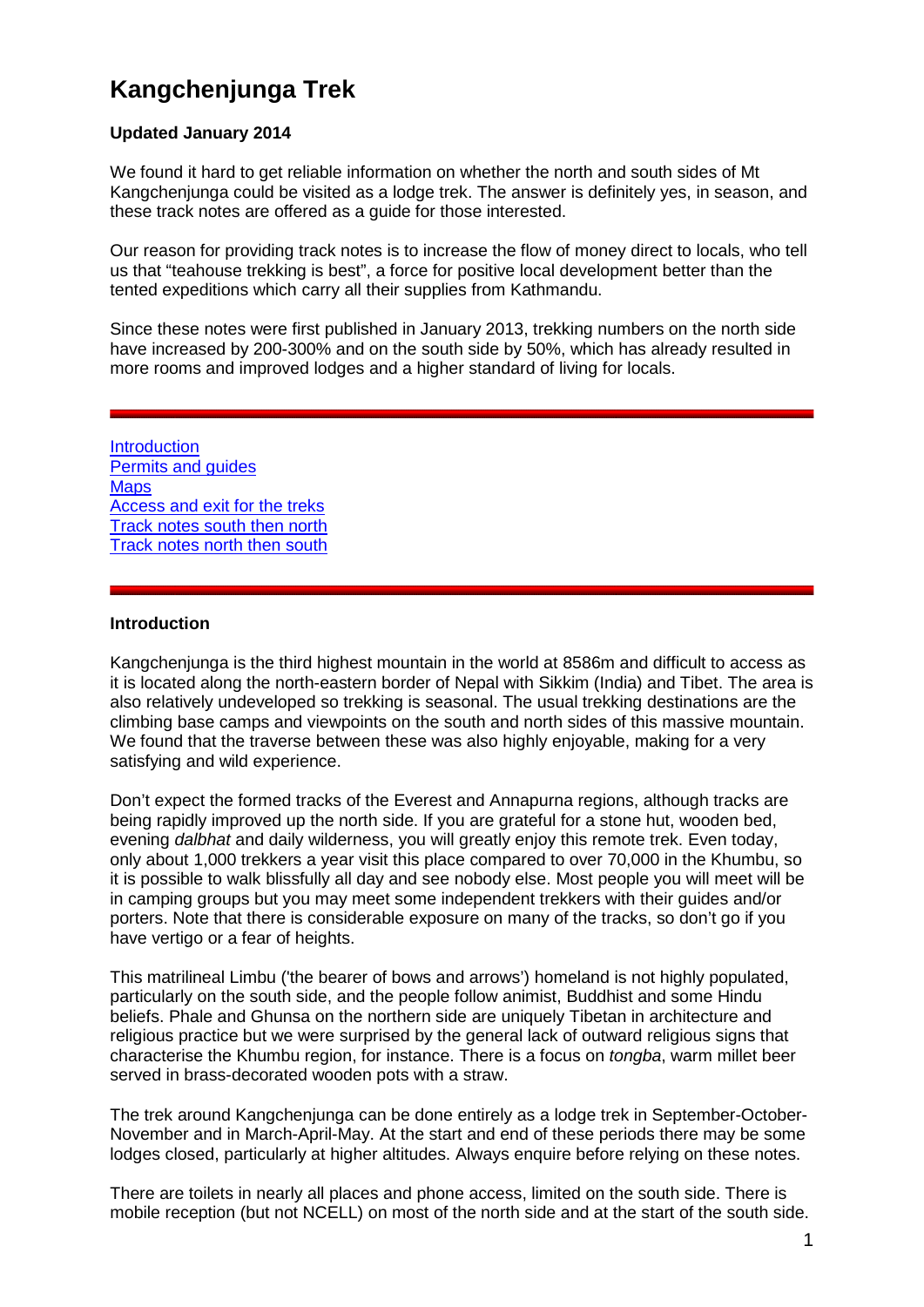My wife and I trekked the south-to-north route described below in October-November 2012 with a good friend from Germany and the north-to-south route in November-December 2013. The weather was superb both times. The first time we did 16 (should have been 17) days actual walking including some long days, plus 2 rest days and 4 days for travel to and from the walk. So we were 22 days from Kathmandu but had allowed some extra days for illness and bad weather if needed. The second time, due to strikes, we had to walk in from the airstrip at Tumlingtar, which required an extra 4 walking days and led logically to the north-tosouth route, taking 18 walking days with no rest days. We were 26 days from Kathmandu.

We have now trekked Kangchenjunga south-to-north and north-to-south and these track notes separately cover both directions. However on balance we would definitely choose to trek to the southern side first, then cross to the northern side and exit down that valley. Some people regard the steep climb above Cheram as being a show-stopper, but these people generally came DOWN this climb. It is probably easier to climb than descend. If you climb it, then within 2-3hrs the day's climbing is over and you can enjoy the most marvellous traverse. Some people who had descended to Cheram chose not to go up to the south base camp because they were too tired, which is a great pity – another reason to trek south then north! An alternative view is that north-to-south is better for acclimatisation, if that is a known issue. More details below.

We hope that these track notes will make this trek more popular and so improve the lives of villagers and the number and standard of the lodges. It is a great and memorable trek that we hope you will enjoy.

#### <span id="page-1-0"></span>**Permits and guides**

A special Restricted Area permit is required for Kangchenjunga. These permits require that you have a registered guide and a party of two or more. The fee is \$US30 per person payable in Kathmandu plus the Kangchenjunga Conservation Area (KCA) entry fee of \$US20 per person, which can be paid on the walk. Unless you are continuing to the Khumbu (which is a great trip if you have the time), the Restricted Area permit means that you do not need a TIMS card (Trekkers Information Management System) as well. You will need 2 photos per person for the permit.

To get a good view of the culture we recommend finding a guide who speaks Tibetan and Nepali as well as your native tongue.

We very highly recommend Visit Himalaya Treks [himalt@visithimalayastrek.com](mailto:himalt@visithimalayastrek.com) and [www.visithimalayastrek.com.](http://www.visithimalayastrek.com/) Their principal Himal Tamang proved to be calm, capable and exceptionally good at getting us into and out of remote places with a minimum of fuss. Likewise, on both occasions our guide Mingma Bhote and porter Lakpa Bhote couldn't have been more friendly, helpful, useful and able to deal with the unexpected. We enjoyed our first Kanchenjunga trek so much that we kept the same happy team for another 20 days around Manaslu and Tsum and then engaged them for the second Kangchenjunga trek in 2013. Both Mingma and Lakpa were only too pleased to help us learn some Nepali and Tibetan which added another dimension to our trip. I cannot recommend this company highly enough.

#### <span id="page-1-1"></span>**Maps and track notes**

We used a Nepal Map Publishing Pvt Ltd 1:100,000 *Kanchanjanga* map and found it accurate. The spelling of place names from this map have been used in the following track notes but alternate spellings are given. We also carried a copy of Kev Reynolds' 1999 Cicerone Guide to Kangchenjunga, which out-of-date regarding tracks but contains a lot of interesting local and historical information.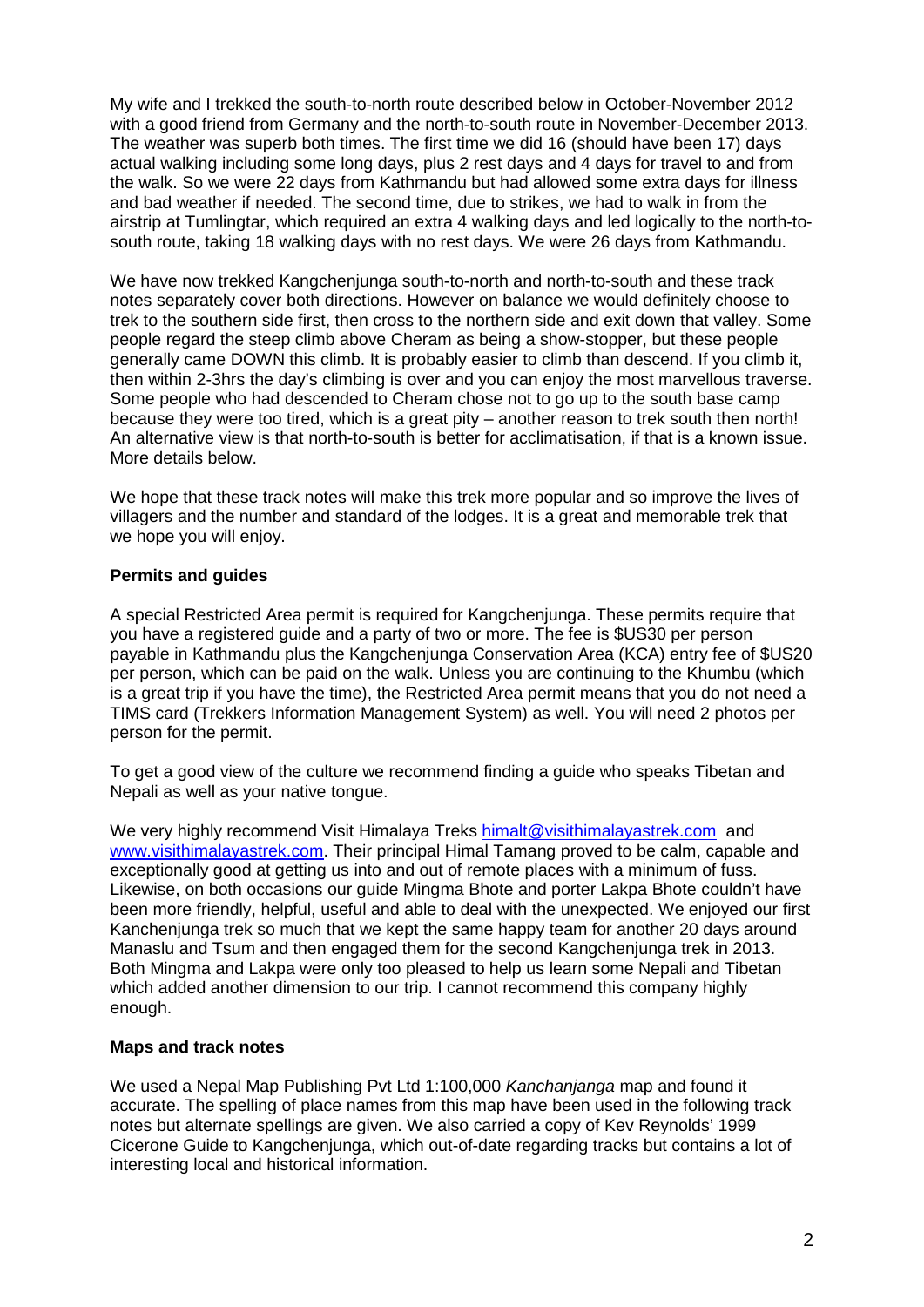Lodges vary and menus and showers are an exception. You can certainly raise *dalbhat*, *tsampa,* noodles, omelette and *roti* at most places, but coffee is rare and you may want to take your own. There are very few shops and often stocks are limited to noodles, biscuits, toilet paper, tobacco and alcohol. Water, batteries and soap are not always available. Porridge, muesli and pancakes are arriving on the repertoire of many kitchens.

- Two complete sets of track notes are given: going to the [south side and then to the north](#page-5-0)  [side,](#page-5-0) and going to the [north side and then to the south side.](#page-14-0)
- Track times given are actual hours walking, with brief rests. The times do not include lunch, for instance, which may add two hours if you are ordering *dalbhat*. This can be an issue: your guide and porter expect to eat at 10am or 11am depending on how early you start and often they use this waiting-for-lunch time to wash themselves and clothes. Our solution is to make a rule to walk for at least 3 hrs before stopping, which makes sure some good progress is made and then feel happy about a long lunch.
- Lodges we know have \*\* in the notes following. Room rate is given as (Rs300) where known and (db Rs250) gives the *dalbhat* price, a sort of Big Mac index for Nepal.
- Altitudes are from the map, in metres. Height gain/loss per day is cumulative and rough, from a cheap altimeter but may help you know what is coming.
- Villages in **bold** in the following tables are the stages described, but of course you can vary these stages depending on fitness and availability of accommodation.

#### <span id="page-2-0"></span>**Access and exit for the treks**

There are four ways to start and finish these treks. A guide is not required for these access and exit routes but there is a myriad of tracks and very few people to ask if you get off route. Usually your guide will come from Kathmandu since local guides are an unknown quantity at this time.

Trek  $*$ Access/exit route  $*$ Days for access or exit Plus days for trek South to north  $\vert$  Bhadrapur -Suketar/Taplejung 2 | 18 Basantpur - Suketar | 4 18 Tumlingtar - Suketar | 6<br>Biratnagar-Suketar | Not currently available | 18 Not currently available North to south  $\vert$  Bhadrapur -Taplejung/Suketar 2 18 Basantpur - Dobhan 3 18 Tumlingtar - Dobhan 5 18 Biratnagar - Suketar | Not currently available | 18

The following table allows you to estimate itinerary lengths using various access and exit options.

\*from and to Kathmandu

• **Fly Kathmandu-Bhadrapur, minibus to Fikkal, then bus/jeep to Taplejung/Suketar**. This alternative is best for south to north as it is fastest and cheapest in our opinion and could be used also for north to south with an extra day's walk down to Mitlung.

#### o **Kathmandu to Fikkal (flight/minibus) 4-5hrs**

There are multiple daily flights to this quiet and charming area of coconut palms and rice on the eastern Nepal border with India. We took a Buddha Air flight at 1350hrs for \$US171 each plus Rs200 domestic departure tax, then a minibus for Rs2000 total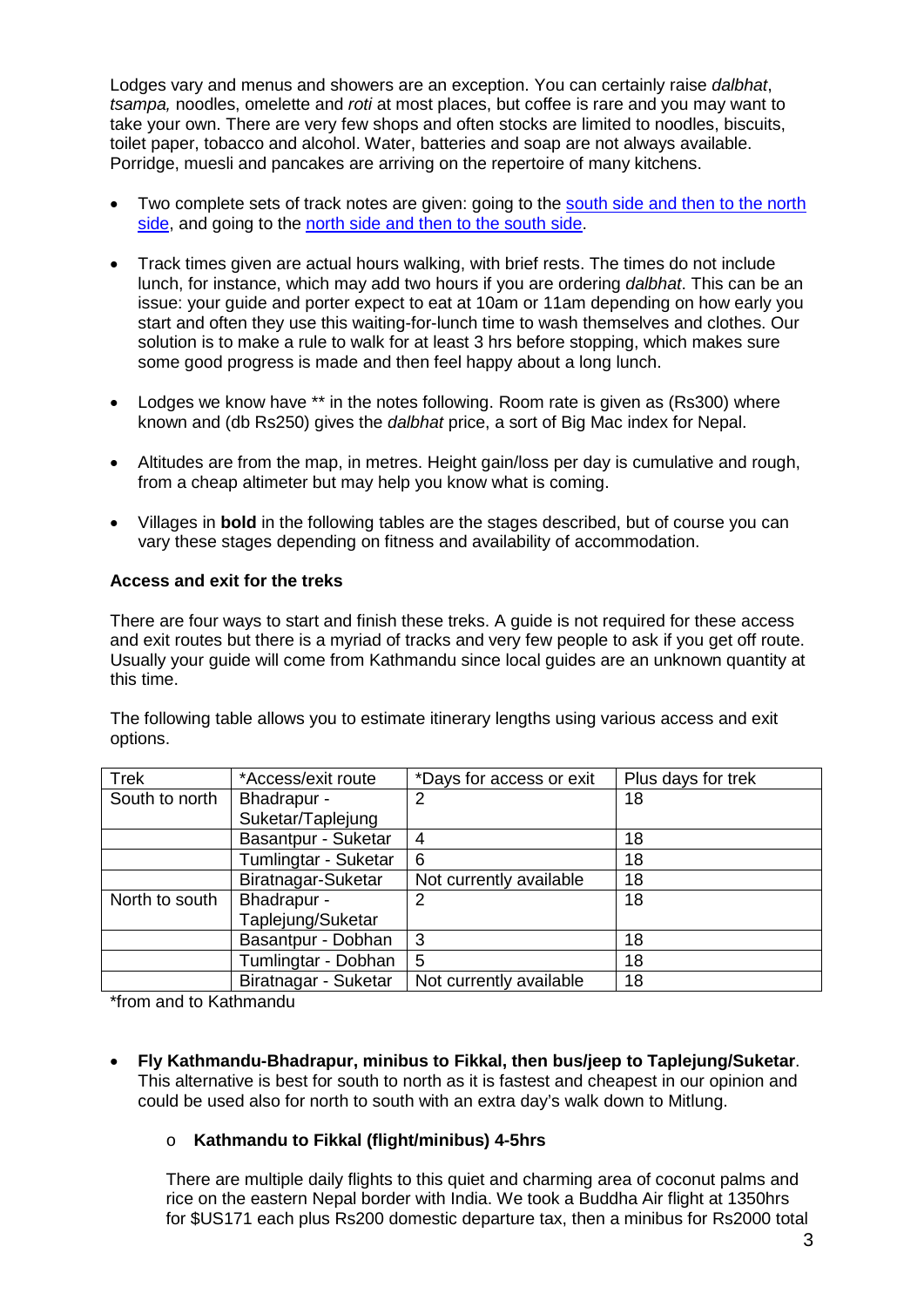from the airport on uncrowded asphalt roads through teak forests up to the pleasant \*\*Kanyam Inn (Rs1300 room with bath, db Rs160) 3km before **Fikkal** (1468m) looking over tea plantations, lovely cloudscapes and the Kangchenjunga massif. There are several good hotels in Fikkal itself as well, some located in tea plantations.

## o **Fikkal to Suketar (bus/walk) 9-10hrs**

Local buses are available in Fikkal itself but we organised a comfortable 4WD (\$US220-250) and enjoyed the empty quality road, passing through the major teaproducing town of **Ilam** (800m, tea and cardamom *elanchai* are grown extensively here) after 4hrs, from which you can access Darjeeling, and then **Phiddim** (1038m) for lunch. The road goes as low as a hot 800m and as high as a cool 2300m. The district headquarter of **Taplejung** (1870m; 'fort of King Taple') was reached after 8hrs. You can walk up to the airstrip at **Suketar** (2420m) in 1.5hrs or take a jeep for Rs100. \*\*Hotel Everest View (Rs700, db Rs300) adjoins the airstrip.

- **Fly or bus Kathmandu-Biratnagar and take a 5-6hr bus trip to Basantpur then walk to Dobhan (2 days) or Taplejung/Suketar (3 days).** There are multiple daily flights to Biratnagar and it is possible to connect with a bus to arrive in Basantpur the same day. There is also a very long bus ride direct to Basantpur. Some of the teahouse trekkers we met had used this access route but thought the bus trip was hard. The route, the first day of which we have yet to walk, is as follows:
	- o Basantpur (2310m) Chauki (2660m) Mangelbari (2620m) Gupha Pokhari (2870m) 20km, 1000m↑ 240m↓ 6-7hrs
	- o Gupha Pokhari (2870m) Gurja (1925m) Dobhan (640m) 2200m↓ 7 hrs [details](#page-4-0) under Tumlingtar below.
	- o Requires one more day's walk to Taplejung and Suketar but you may get a jeep.
- **Fly Kathmandu-Tumlingtar, walk for 4 days to Dobhan or 5 days to Taplejung** There are daily flights to Tumlingtar (324m) (eg Yeti at 1115h, 35mins, \$US123 plus departure tax \$US2). We consider it worth staying overnight in Tumlingtar and starting the walk the next day as it can be hot climbing to the first alternative accommodation. The pleasant \*\*Arun Hotel (Rs500 double with mosquito nets and fan, db Rs130) is our choice but the Makalu and Kangchenjunga Hotels are also available. The walking route is as follows:

## o **Tumlingtar to Chainpur 230m↓ 900m↑ 6-7h**

Walk south on the new tarmac road and drop 100m to vehicle bridge over the Sabha Khola after 1hr, climb steeply on shortcut immediately left after bridge, crossing the road several times and walking along it at times, passing **Gahati** and **Gairigaon**. At 5 wooden memorial seats, inside a big right hand turn, take narrow path and climb steeply on paddy paths tending NE to arrive in **Kharang** (1200m) after 4.5hrs. Great pumpkin *dalbhat* at the Swagat Hotel (db Rs250), the best on our trek. Climb on paths to a Hindu temple at **Katarigaon** (1350m) then on a dusty road down to **Chainpur** (1225m) large and prosperous and spread along a narrow ridge. The very flash Zibon Hotel was full so we stayed further up at the \*\*Nisa Guesthouse (Rs500, db Rs150). Quite a hard first day but shady, water available and vintage trekking with views of Makalu and Chamlang. Note that you can hire a jeep from Tumlingtar to Chainpur, about \$US60 for 2.5-3hrs on winding dirt road.

## o **Chainpur to Nundhaki 335m↑ 100m↓ 4.5hrs**

About 1.5hrs on quiet dirt roads in shade to busy and prosperous **Pokhari** (1375m, Khusi Hotel and two others) with a large school, then another 1.5hrs to **Chitlang** (1350m) where a nasty political extortionist bothered us. Drop to cross two swing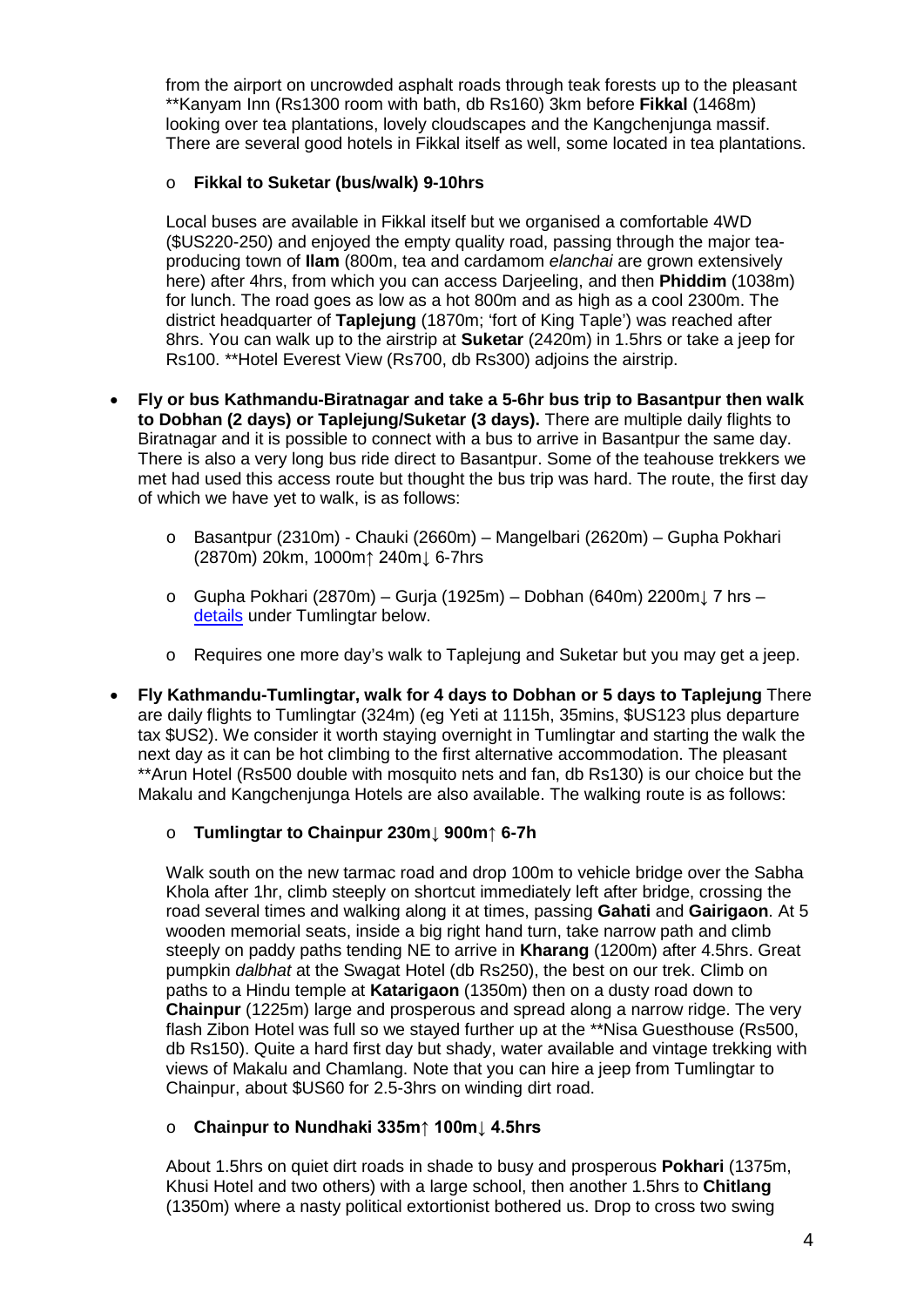bridges then climb 200m and another 1.5hrs on steps through drystone walls and terraces with rice harvesting in full swing in November. Stayed in un-named inn to right of the **Nundhaki** (1450m) village square with great views down valley (Rs400, db Rs150).

## o **Nundhaki to Gupha Pokhari 1400m↑ 4hrs**

Above Nundhaki, look for a rough link road left that takes you to the main road from Pokhari, after which you make a steady climb on a ridge through houses with a broad view opening below to Chainpur and even Tumlingtar, passing evidence of past Buddhist culture including some very fine small paintings on *chortens*. After 1.5hrs traverse for 30mins then steadily up for another 1hr for a view of the valley head and **Suke Bazar** (~2800m) on the ridge, 1hr away through pasture with remnant rhododendron forest and lovely clear streams. From here it is only 10mins on a bulldozed road to **Gupha Pokhari** (2850m), the scenic highlight of this route. The people here are of Tibetan stock and come from the ancient village of Olangchunggola (~3000m) in a valley near Ghunsa, so there are *dzopkyos* (cow-yak crosses), a cheese factory and a Tibetan wild-west atmosphere. The views of a very distant Everest, Makalu, the long ridge of Chamlang, Jannu and the Kangchenjunga massif are marvellous from a small hill to the south which overlooks the sacred lake from which the village takes its name and would be even better from the gazebo above Suke Bazar. The bulldozed road from Bhadrapur joins here from the south, complete with *dzopkyo* trains and their evocative bells, servicing villages higher up along the Milke Danda. The \*\*Yak Hotel was expensive (Rs1000, db Rs250) but the alternative Makalu Lodge needs repairs. Cold at night with one lone dog barking at a full moon.

### <span id="page-4-0"></span>o **Gupha Pokhari to Dobhan 2200m↓ 7 hrs**

The day is a lovely traverse and ridge walk with reasonably intact forest before a long descent. Walk back through **Suke Bazar** and take a narrow traverse to the right across a bell-filled basin. After 1hr on a narrow track climb to the first of three 'passes' into rhododendron, beech and oak forest, grazed but beautiful with views of Kangchenjunga that demand photos. Top the second pass at 2670m after another 1hr and the third after another 1hr. Descend steadily for 1hr through silent forest to **Gorja** (1925m) \*\*Sonam Tasi Lama Hotel (Rs500, db Rs300) with marvellous Kangchenjunga views. The Suketar airstrip and Taplejung can be seen on the opposite hill. We stayed in Gorja to avoid Election Day riots and passed through Dobhan with police and army protection the next day, but it is too short a day for most. So continue down a steep muddy track through a cardamom plantation shaded by beeches, then pines and finally giant bamboo to **Bopipal Suke** (~950m, Bhajogara) after 2.5hrs. The ancient *pipal* tree shades fruitsellers and we found giant seeded bananas *hatikheera* and sweet mandarins *suntala* It is another 30mins to busy **Dobhan** (640m) with a long street of shops stocked with food, electronics, tailors and alcohol. There are several good hotels in Dobhan whose names we failed to record due to election strife. We continued instead to pleasant Mitlung.

From Dobhan, it is easiest to continue up-valley to the north side of Kangchenjunga. However, it is possible to climb to Taplejung (1870m) and Suketar (2420m) and so proceed to the south side of Kangchenjunga. Across the bridge from Dobhan there may even be a jeep that you can use to access Taplejung, otherwise it will take another day to climb the 1800m. Footings are in for a vehicle bridge at this point.

• **Fly Kathmandu-Suketar OR Kathmandu-Biratnagar, stay overnight and fly Biratnagar-Suketar.** Not currently available but watch this space: Tara Air intend a weekly 45min flight direct Kathmandu-Suketar starting March 2014 and the governmentowned Nepal Aircraft Corporation NAC will shortly take delivery of new aircraft from China and intend perhaps two flights per week from Biratnagar-Suketar. There are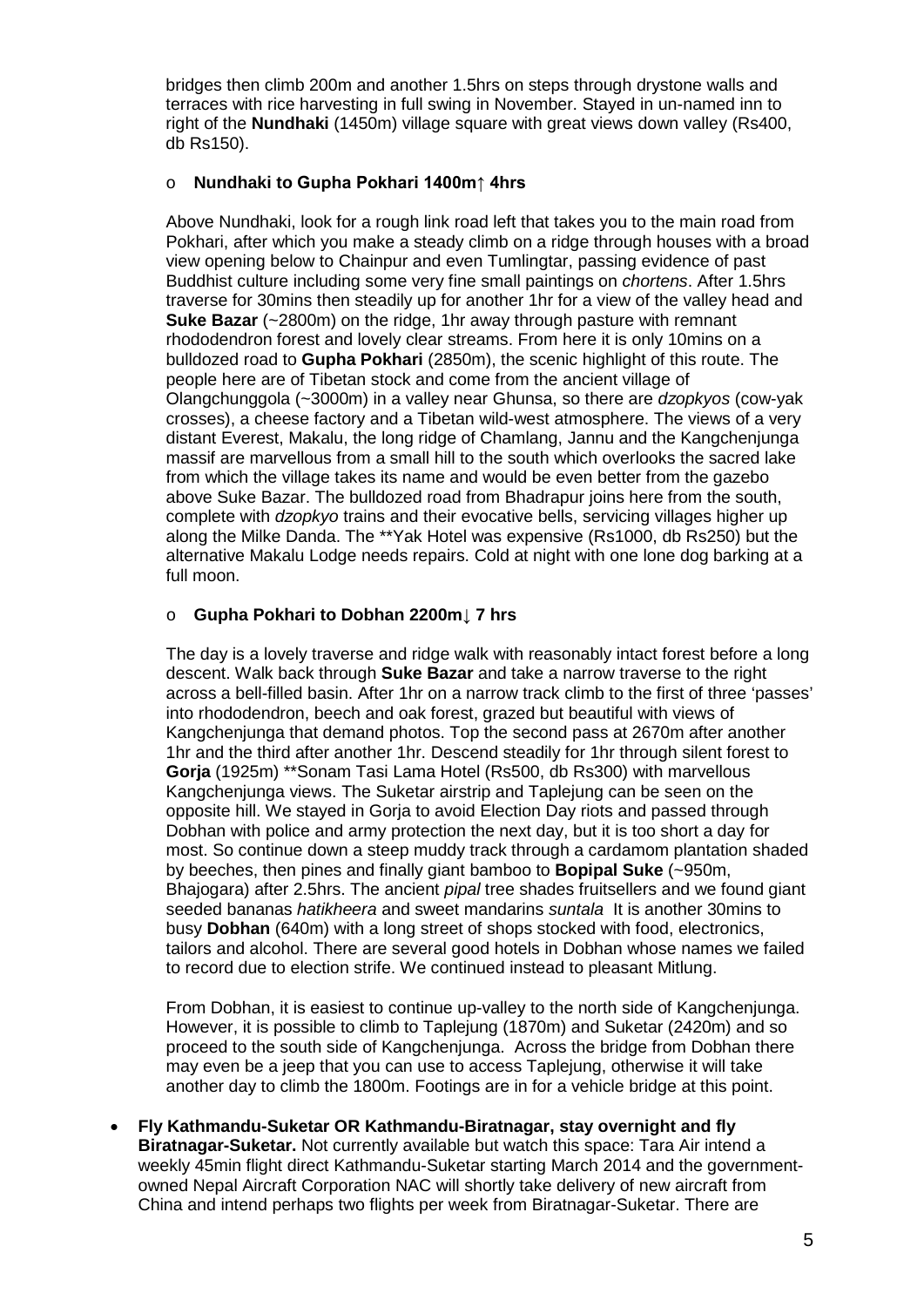multiple daily flights to Biratnagar in Nepal's *terai* but no current flights to Suketar. With more demand from trekkers these flights may happen and would make a big difference to accessibility. Charter from Kathmandu costs about \$US3500 for 16 people and would require organising well in advance.

Two complete sets of track notes are given below:

- [south side and then to the north side,](#page-5-0) or
- <span id="page-5-0"></span>• [north side and then to the south side.](#page-14-0)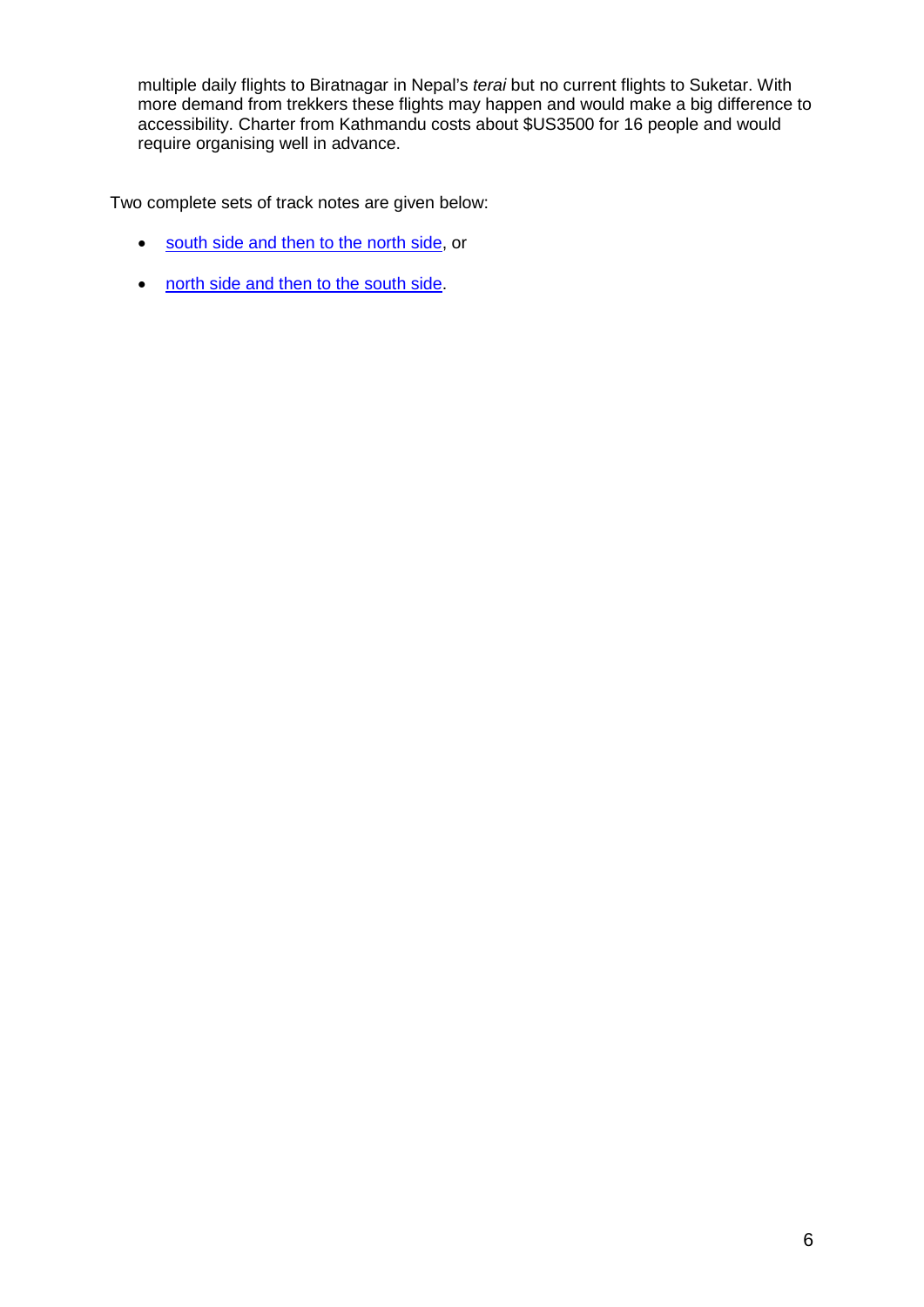# **KANGCHENJUNGA SOUTH THEN NORTH**

| <b>Stage</b>                          | <b>Hours:minutes</b> | <b>Accommodation?</b> |
|---------------------------------------|----------------------|-----------------------|
| 1 Suketar- Lali Kharka                | 2:45                 | No                    |
| Lali Kharka - Simbu                   | 1.45                 | Yes                   |
| Simbu - Kunjari                       | 1:30                 | Yes                   |
| 2 Kunjari - Khesewa                   | 2:30                 | Yes                   |
| Khesewa - Phumphe                     | 4:00                 | Yes                   |
| 3 Phumphe - Mamankhe                  | 1:30                 | Yes                   |
| Mamankhe - (junction)                 | 1:00                 | <b>No</b>             |
| $(iunction) - Yamphudin$              | 2:30                 | Yes                   |
| 4 Yamphudin - Dhupi Bhanjyang         | 2:15                 | <b>No</b>             |
| Dhupi Bhanjyang - Lasiya Bhanjyang    | 3:30                 | Maybe                 |
| Lasiya Bhanjyang - Tortang            | 2:30                 | Yes                   |
| 5 Tortang - Cheram                    | 4:30                 | Yes                   |
| 6 Cheram acclimatisation day          |                      |                       |
| 7 Cheram - Ramchaur                   | 2:30                 | Yes                   |
| 8 Ramchaur - Okhordung                | 1:30                 | $\overline{N}$        |
| Okhordung - Cheram                    | 3:00                 | Yes                   |
| 9 Cheram - Sele La                    | 2:40                 | <b>No</b>             |
| Sele La - Misisay La                  | 1:00                 | <b>No</b>             |
| Misisay La - Mirgin La                | 1:30                 | $\overline{No}$       |
| Mirgin La - Selele camp               | 1:00                 | $\overline{Yes}$      |
| 10 Selele camp - Selele La            | 1:30                 | $\overline{Yes}$      |
| Selele La - Ghunsa                    | 2:00                 | Yes                   |
| 11 Ghunsa - Khangpachen               | 4:30                 | Yes                   |
| 12 Khangpachen - Lhonak               | 4:00                 | Yes                   |
| 13 Lhonak - Pang Pema                 | 3:15                 | Maybe                 |
| Pang Pema - Lhonak                    | 2:40                 | Yes                   |
| 14 Lhonak - Khampachen                | 2:25                 | Yes                   |
| Khampachen - Ghunsa                   | 3:45                 | Yes                   |
| 15 Ghunsa - Gyabla                    | 4:00                 | Yes                   |
| Gyabla - Amjilosa                     | 3:30                 | Yes                   |
| 16 Amjilosa - Sekathum                | 4:00                 | $\overline{Yes}$      |
| Sekathum - Thiwa                      | 3:30                 | Yes                   |
| 17 Thiwa - Lingkhim                   | 3:30                 | Yes                   |
| 18 Linghim - Suketar                  | 5:00                 | Yes                   |
| <b>Alternative 17 Thiwa - Mitlung</b> | 4:00                 | Yes                   |
| Alternative 18 Mitlung - Taplejung    | 3:00                 | Yes                   |

## **1. Suketar to Kunjari 450m↑ 1200m↓ 5-6hrs**

Walk east up the airstrip onto a tractor road to the right and continue up to **Deurali** (2578m, Deurali Bhanjyang, *deurali* and *bhanjyang* both mean pass or saddle!). Take the right fork when a road veers left to the pilgrim-magnet Pathibhara Devi Temple (3794m), a day's walk away. Stay on the rhododendron-covered ridge to **Lali Kharka** (2266m) where excellent classic *dalbhat* may be obtained. The road now terminates here with tractor-trailers and maybe a jeep. Descend and circle through scrubby forest to **Tembewa** (~1800m) after 1hr, then through **Simbu** (1700m, Simbuwa). The \*\*Aadamba Hotel with 4 beds and more being added was welcoming (Rs300, db Rs300) and served an unusual breakfast *khaja* (*khaana jaane*) of barley pancake with omlet. Or continue down a hot steep path, cross the Phawa Khola (1430m) and up steeply to the scattered bamboo and bananas hamlet of **Kunjari** (1800m). The one lodge on the right at the entry to Kunjari is adding two rooms which will improve overnights. The village lights were like constellations over the silent hills at night but the roosters start at 3am.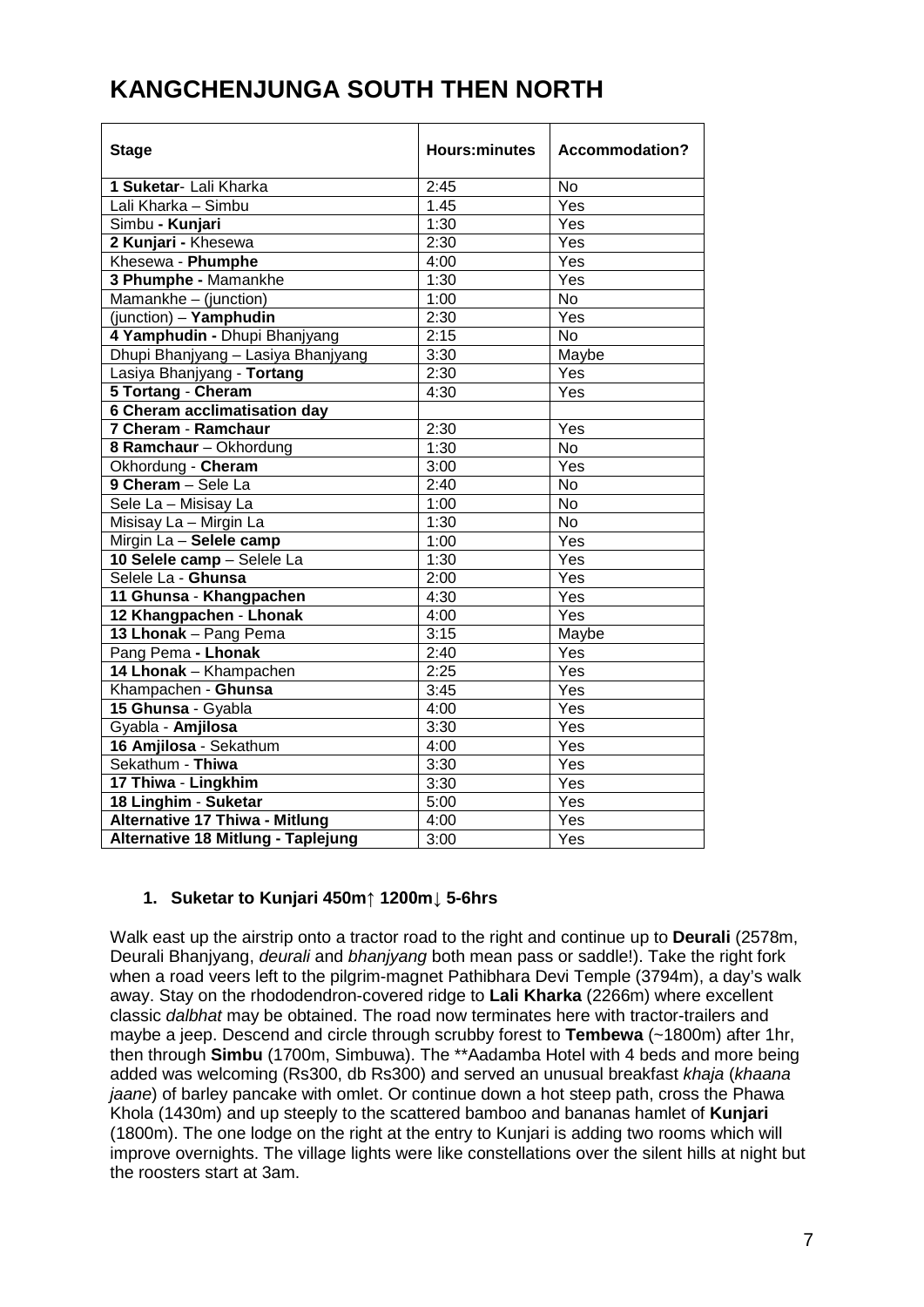# **2. Kunjari to Phungphung Danda 750m↑ 700m↓ 7hrs**

A steepish climb on steps to Gurung **Kande Bhanjyang** (2130m, Sinchebu, Sinchewa Bhanjyang) with a friendly 5-bed inn. Enjoy the views of Kangchenjunga and a forest walk on steps down through hot and steamy but very prosperous hamlets growing millet, maize and rice to Delok (upper) **Khesewa** (2125m) for lunch. Drop steeply to a lovely waterfall under Khesewa and make a long climbing traverse, around a ridge and another long traverse lined with clear small waterfalls, to an endless flight of stairs and down to the neat houses of **Phungphung Danda** (1860m Pumphe, Pumphe Danda). Fresh red cardamom (*elanchai*) is harvested at this season from the ginger-like plants under shade trees, at the risk of snakebite to the labourers. Very settled and rich countryside that exudes contentment. We very much enjoyed the \*\*Phumphe Danda Teahouse (Rs400, db Rs350) with 4 beds in 2 rooms +977.9742625486, 024.680504 run by Gopi Bhattarai and his wife. The *golbheeda* (tamarillo) pickle was a winner and the *dahi* (yoghurt) was excellent. There is another lodge lower down.

## **3. Phungphung Danda to Yamphudin 650m↑ 800m↓ 5-6hrs**

Down stairs through a cardamom plantation to a high bridge and then a gentle climb to the pretty and neat Limbu **Mamankhe** (1780m) where there are several teahouses with beds. Tea with real milk but no coffee. There is one steep climb afterwards in hot steamy conditions with little shade but welcome small waterfalls. We found lunch in a farmhouse 2hrs after Mamankhe.

One hour after Mamankhe it is possible to turn left on a higher route to Sherpagoan (2000m, upper Yamphudin), avoiding the descent to Yamphudin and reducing the amount of climbing and descent the next day. This route is on small tracks and includes crossing a grassy cliff at length with an exposed narrow trail where a mis-step would be fatal. If this is a concern go via Yamphudin. See more details on days 15 and 16 of north-to-south.

**Yamphudin** (1692m) was smaller than expected but has several comfortable lodges – we stayed in the friendly and helpful \*\*Yellow lodge (Rs200 per bed, db Rs150 with the tastiest *bentah achar* made of tamarillo, chilli, garlic, salt and ginger). There is a TIMS and permit check here.

## **4. Yamphudin to Tortong 2100m↑ 800m↓8-9hrs**

This can be a long day. It may be possible to overnight in the *bhatti* on Lasiya Bhanjyang on benches around the walls of the single room, which is currently the poorest accommodation on the described trek, but the proprietor is cheerful and friendly and the location beautiful. Before leaving, check with your hotel whether the Lasiya Bhanjyang *bhatti* is open – if it is not, then you will need to continue down another 2-3hrs to Tortong.

An early start makes the first climb, some in shade, less hot. Cross the Amji Khola and climb north to **Dhupi Bhanjyang** (2540m) and enjoy the forest views. Drop through ancient rhododendrons on a muddy track to a new swing bridge across the Amji Khola at 2340m then up the true right to a closed *bhatti* and camping area at Omje Kharka. From here, it is an unrelenting but pretty climb on good steps past a wooden seat *chautaara*, where the track comes in from the left from Sherpagaon, then 20mins later through a pasture marked as Chitre (2925m). Continue climbing on a stepped track in good condition through ancient rhododendrons to the welcome bhatti on **Lasiya Bhanjyang** (3415m; Lassi or Lamite Bhanjyang). If you choose to stay overnight here you can climb through silver pines up the hill behind the *bhatti* for extensive views of your onward route. We were in streaming cloud among the ancient rhododendrons and autumnal oaks the whole time when we stayed here in 2012.

Drop to the grassy pass overlooking an immense landslip with a view of Mt Jannu (7711m, Kumbakarna) to the northeast, then climb about 150m above it and descend on a muddy zigzag through lovely ancient forest with maples turning yellow and the deciduous larch, a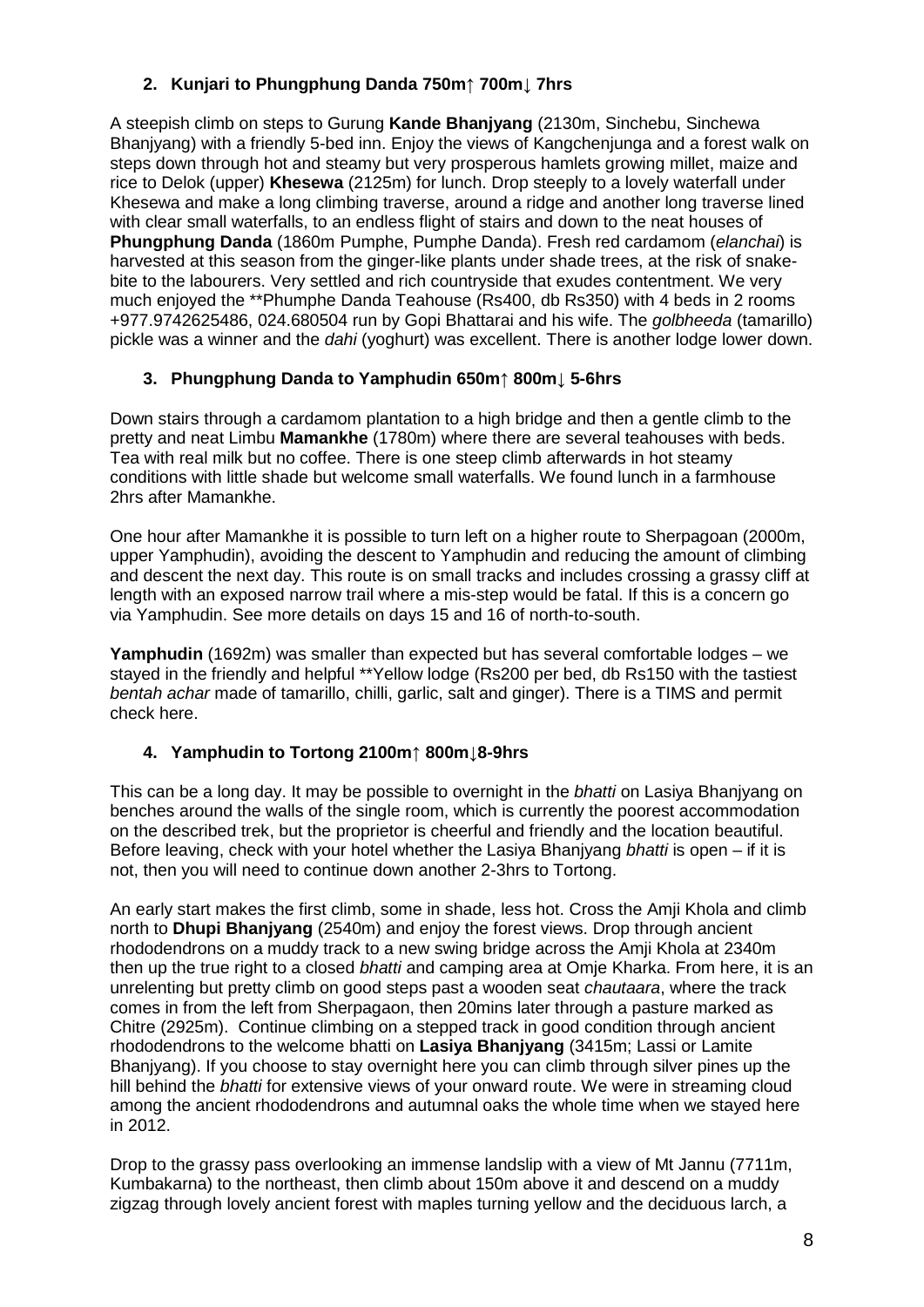feature of the Kanchenjunga area, starting to turn in late October to early November. Cross the Simbuwa Khola and make a short climb to **Tortong** (2980m, Torontan) consisting of two good lodges with separate rooms, well-stocked shops with Snickers and Mars (the first since leaving Suketar) and even electricity. In common with most places on the south side of Kanchenjunga, the *dalbhat* was superb, albeit with unrequested lumps of fatty pork. These lodges may be open from September-November and often February then March-May inclusive although if demand increases so too may the length of the season.

# **5. Tortang to Cheram 900m↑ 4-5hrs**

*Most people can climb to 3000m without getting altitude sickness, but the altitude gain in these track notes above Tortang is triple the 300m per day suggested for safety. Watch for signs of altitude sickness and be prepared to rest or retreat if they emerge. Consider using Diamox and remember that there are no clinics or easy communications in case of trouble.*

From here there is about 900m of ascent beside the river, a long way and tiring but one of the most beautiful walks we have seen in Nepal: the changing sounds of the river, mosshung forests with huge pines and larches giving way to a huge range of rhododendrons, all mixed with various broadleafs turning with autumn. In warm sun with a following breeze there are few better places to be. Watch out for the grazing yaks, some are frisky.

About 1hr finds a yak *kharka* where you might get a meal or tea. We spent a memorable night among yaks there in 2013 as Tortong was closed for the season. After another 40mins there is a new basic lodge at Anda Phedi, but closed in December 2013. Yaks from Yamphudin are taken for grazing by the track that heads up to Anda Pokhari from here. After 30mins there is a beflagged Buddhist and be-tridented Hindu shrine with a snake shape in the rock, north of which there is supposed to be a prohibition on the killing of animals but there was *maasu* (meat) on the menu in **Cheram** (3868m; Tseram), a crossroads for those coming over from the north side of Kanchenjunga. In November 2012, there were two lodges open with 6-7 rooms and another big new lodge not yet open, plus about 100 people in four separate tent encampments; in 2013 early December we were the sole inhabitants. In 2012 we chose the \*\*Yalungkhang Guest House (Rs250, db Rs450). There is electricity and there are well-stocked shops. In 2013 late in the season we were grateful to find that Da Chiring (+977.993242131 in Yamphudin) had kept open his comfortable \*\*Blue Sheep Guesthouse (Rs500, db Rs 350) with 8 beds in 4 rooms, open March-May and September-November inclusive. In 2012 Cheram saw 250 teahouse trekkers; in 2013 400 teahouse trekkers total in both seasons.

# **6. Cheram acclimatisation day (5hrs)**

We chose to take rest day in Cheram due to the altitude gain the previous day. We walked towards Ramchaur (see track notes for Day 7) to a lake with marvellous views and back again in an easy 5hrs and could easily have gone to Ramchaur. 16km on a rest day! You could also climb directly above Cheram, or just rest.

# **7. Cheram to Ramchaur 750m↑ 2-3hrs**

Ramchaur is getting crowded in season and has only 3 rooms with 2 beds in each plus 10 on the floor in the dining room; ask ahead if you plan to stay but whatever you do don't miss going up there, even for a round day walk which can be easily done in 5hrs.

Head up through moss-hung pines and rhododendrons with a small clear stream, climb and cross a large loose gully and climb again into the seasonal yak pasture (*kharka*) at **Yalung** (wrong 3900m on map, probably 4100m). The Decherol Monastery with 6 monks, mentioned by Chandra Das in 1881, was located here but no trace remains of it or the surrounding village although a shrine is rumoured above. There follows a beautiful series of open ablation valleys, juniper, cinnamon-scented dwarf rhododendrons and moraines and lakes with the Kabrus, Rathong and Kokthang hanging above. Care will be needed crossing the many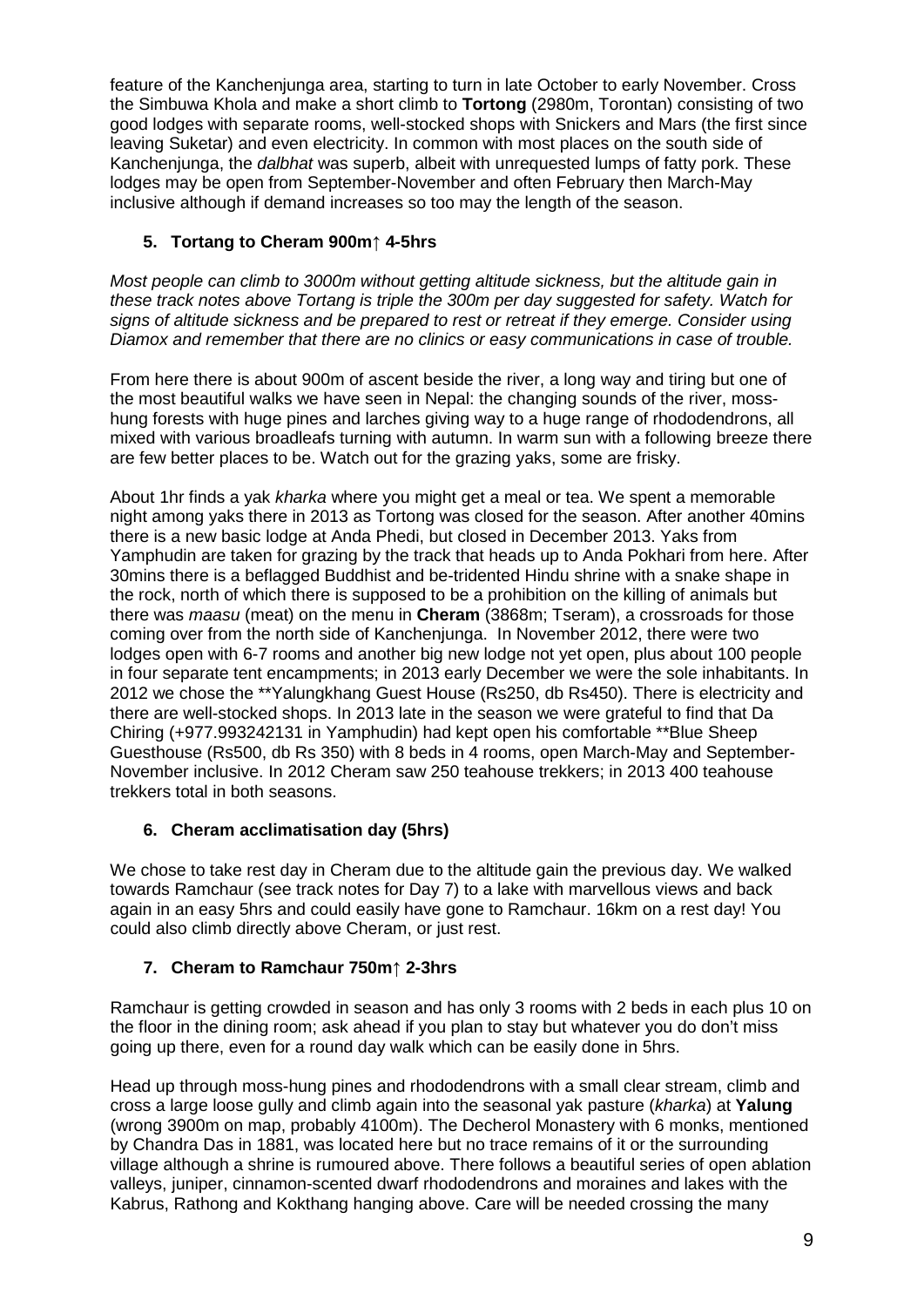frozen streams and seeps. Watch out for yaks, some are totally wild, and for herds of blue sheep. The hidden stone lodge of **Ramchaur** (4610m; Ramche) is beautifully located and open March-May and September-November but ask in Cheram first at each end of these seasons. There is a reasonable shop (muesli, dried milk, Snickers/Mars). The food was excellent and the proprietor Pasang Sherpa very friendly (bed Rs300, db Rs500). Climb the nearby moraine wall for Yalung Glacier and mountain views and watch for snow pigeons. In 2012 a flock of 30 blue sheep came right to the kitchen that night for the salt found in urine from the 'open toilet' and the kitchen slops. It also snowed heavily, complete with thunder and lightning, and drifted into the room through the wooden shutters. The lodge was closed in early December 2013.

## **8. Ramchaur to Okhordung to Cheram 150m↑ 900m↓ 4-5hrs**

Leave your rucksack behind but take a daypack with warm and windproof clothes for the upward leg, an easy gentle climb to a flagged cairn on a high moraine wall with views of the Yalung Glacier and the south face of Kangchenjunga, quite shapeless and foreshortened but undeniably massive. **Okhordung** (4740m, Oktang) is regarded as the base camp but the actual camp is another 2km/1hr/100m up on a track collapsing due to glacial retreat. We did not regard the extra views as worth the effort, but if you do add 2hrs to the day. Okhordung is certainly worth an hour or so soaking it up then it takes about 1hr back to Ramchaur. Pick up your bag and enjoy going downhill to civilisation at Cheram again.

### **9. Cheram to Selele camp 1100m↑ 850m↓ 6-7hrs**

This day and the next connect the south side of Kangchenjunga to the north side via a superb traverse smelling overwhelmingly, at altitude in autumn, of the honey-cinnamon of dwarf rhododendron. The traverse is remote and exposed to weather so consider a rest day in Cheram if the weather may spoil the views.

The 800m climb above Cheram has a reputation for steepness gained from those who have descended it. It is steep but firm underfoot and soon overcome. Climb to **Sele La** (4720m, not shown on map) in about 2.5hrs past two frozen tarns and one large cairn without flags. Descend a little and traverse right, gently up and down in lovely high pastures and scree with views as far as Makalu and even Everest. After about 1hr, pass a left-descending track to the blue lakes Anda Pokhari and further down to Anda Phedi where there is now a lodge. Near here you can refill your waterbottle from the only flowing stream we saw. A short climb takes you to prayer flags and a stone heap on a distinct pass that people from Ghunsa call the **Misisay La** (4645m, Sinelapche Bhanjyang on map) after the death 20 years ago of a Tibetan and two yaks at this point.

Continue traversing, noting Lion Rock on the ridge above, and reach the windy and prayerflag-strewn notch **Mirgin La** (4645m) after about 1.5hrs, from which the views of Jannu are as good as any available, together with Makalu, the long ridge of Chamlang and even a glimpse of Everest. Drop steeply into a boulder-choked valley with underground flowing water, eventually arriving in a classic cwm with the Selele Khola flowing crystal clear though the middle. **Selele camp** (4130m, Mani Bhuk) (each bed Rs500, db Rs600, shop has biscuits, alcohol, no Snickers/Mars) is not shown on the map, but it is open from September to the end of November, has 4 rooms and 12 beds and good food. There is still no toilet so be careful of surprises behind the many rocks. This is a profoundly beautiful place, particularly towards evening as the valley clouds rise from below. The camp may be closed near the start and end of each season. You can ring Dawa and Pasang Sherpa in Ghunsa +977.994232334 and check and they may open it for a fee if closed. Usually it is open September-November and March-May inclusive.

The naming of passes on the traverse from the sides of Kangchenjunga appears to depend on whether people come from Yamphudin or Ghunsa, not helped by the fact the historical names were sometimes wildly applied to totally wrong places (eg Hooker referred to Mirgin La as Choonjerma Pass, which actually goes into Tibet above Olangchunggola). We think we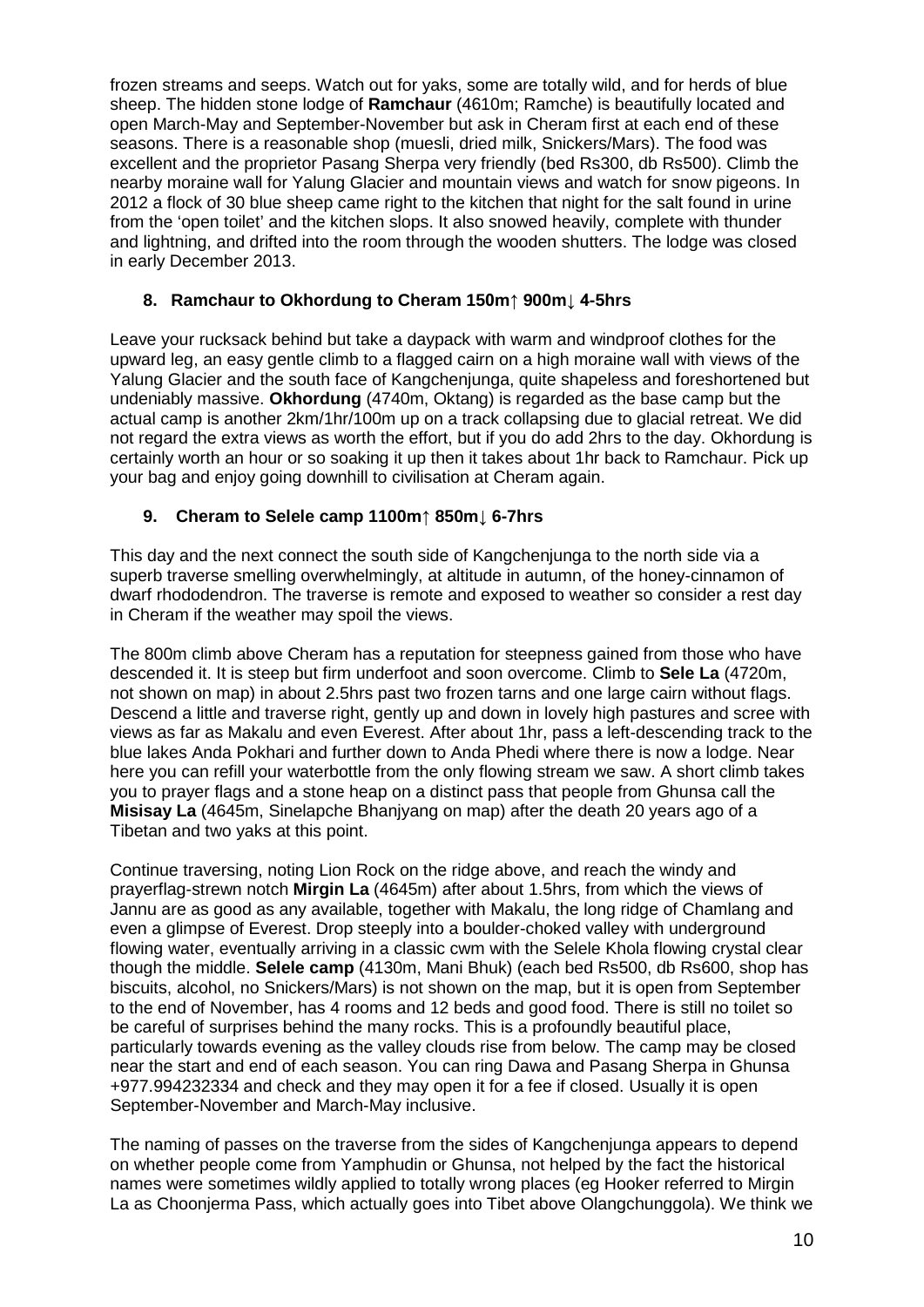have sorted them out so email if you want details. Note that *la, deurali* and *bhanjyang* all mean pass or saddle in broad terms.

## **10. Selele camp to Ghunsa 100m↑ 800m↓ 3-4hrs**

The sun doesn't arrive until 8am in late October, but it is short day so a late start is not an issue. Continue the northern traverse on a narrow rocky track to **Selele La** (4200m) with cairns and flags, continue circling with views down the Selele Khola, up to rocky peaks and rockfalls, across to the Nango (Nangba) La (4795m) which can be used to access Olangchunggola. Eventually there is a *chorten* and prayer flags named Tama La locally that mark the start of a steeper descent through old-growth rhododendrons, silver birch, silver pine and larches below towards **Ghunsa** (3415m), a large clean village of traditional wooden houses set in larch and pine forest. In 2012 we chose \*\*Peaceful Guesthouse (Rs250 single, Rs500 double/triple, db Rs400) with a lovely family and a warm bucket shower. In 2013 we stayed at the \*\*Kangchenjunga Guesthouse (Rs500, db Rs500) and were very comfortable with a good toilet, shower, food and family. The houses are charming, with rocks holding down shingles on roofs, dark weathered pine walls, a forest of prayer flags and juniper burning in the morning. Yaks, dogs, goats and chickens roam the main street. Fresh milk and *dahi* (yoghurt) may be obtained in season. Ghunsa was busy with people coming and going all the time, but in the last 10 days of walking we met only 23 'teahouse trekkers' in total, in 8 groups. There were also 6 large camping groups. In 2013, being later, we met only one German and 5 Russians.

In order from the bottom of Ghunsa, there is the new Snowline Lodge (R), Kangchenjunga Guest House (L), Selele Guest House (L), Sherpa Guest House (L), Ghunsa Guest House (L), Yak Hotel (L down lane), Peaceful Guesthouse (R ), and another closed lodge (R ). New lodge Kangchenjunga claims internet and TV but there was no internet or mobile reception that we could find although phones are available, as well as reliable electricity and several well-stocked shops.

In 2012 we took a rest day here the next day to wash clothes, and by afternoon it was snowing.

## **11. Ghunsa to Khangpachen 850m↑ 100m↓ 4hrs**

*Most people can climb to 3000m without getting altitude sickness, but the altitude gain this day is about 750m, double the 300m per day suggested for safety. Watch for signs of altitude sickness and be prepared to rest or retreat if they emerge. Consider using Diamox and remember that there are no clinics or easy communications in case of trouble. If you take a rest day in Khangpachen, there is a lovely side trip closer to Jannu described in north-tosouth.*

Take the obvious track up through Ghunsa and cross a bridge, icy in the mornings. The autumn larches above are like sunlight along the Ghunsa Khola in October-November, one of the highlights of many visits to Nepal. Gentle pleasant walking through larch, rhododendron, silver pine and cedar forest, with yaks coming down loaded with potatoes and the valley ahead blocked by the huge Jannu terminal moraine. After 2.5-3hrs cross a cantilever bridge to the true right, circle two big slips with significant rockfall danger and striking views of Jannu (7711m, Kumbakarna) and climb steeply. Then stop and admire the best views of Jannu! Traverse and eventually cross a small stream into **Khangpachen** (4145m; Khambachen) with about 10 stone houses. The \*\*Kangchenjunga White House run by welcoming Norbu Sherpa (Rs500 double, Rs600 triple, db Rs595) has now 7 rooms with 16 beds, excellent food and is open September-October and maybe November depending on season, and April-May and maybe March depending on season. Call Norbu at +977.993242319 (Ghunsa) 993244578 or 993244579 (Khangpachen). Other places cater only to camping groups. The valley northwest up the Nupcha Khola calls out for an afternoon ramble.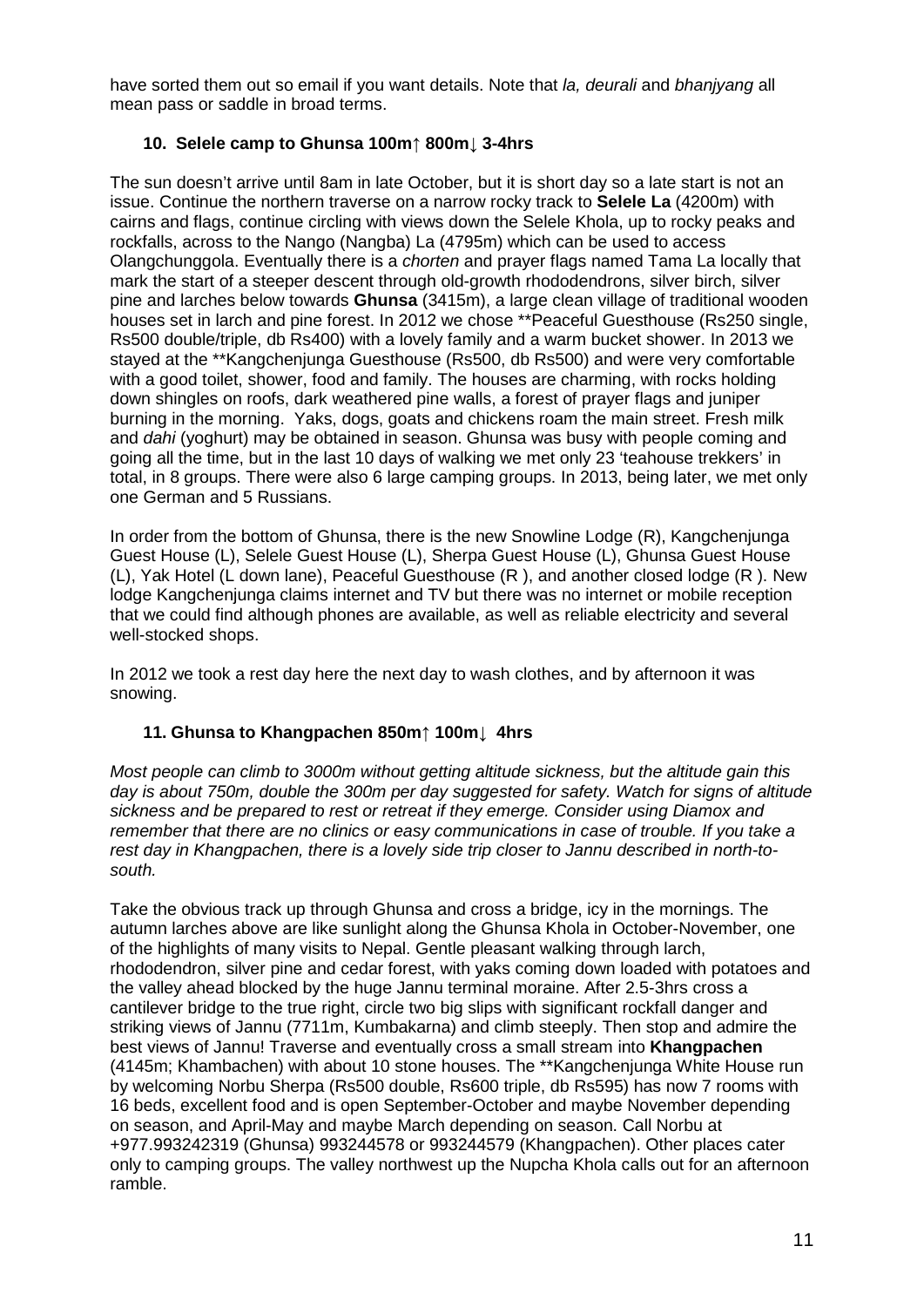In 2013 we were privileged to arrive 2hrs after the first Nepal capture and collaring of a snow leopard, just above the hotel, and two days later glimpsed a female snow leopard in the same place. The World Wildlife Fund scientists told us there are about 18 snow leopards in the valleys above Khangpachen, feeding on the numerous blue sheep.

# **12. Khangpachen to Lhonak 750m↑ 100m↓ 4-5hrs**

*Again this is double the 300m per day altitude gain suggested for safety. Watch for signs of altitude sickness and be prepared to rest or retreat if they emerge.*

Climb past the chortens above Khangpachen then steadily on the true right bank with beautiful icy rocky peaks all around, though big areas of sea-buckthorn that fruit prolifically in October but are not harvested locally. There are at least two large flocks of blue sheep. At times there may be avalanche snow across the track that can make crossing streams problematic and recent snow in 2013 made the going icy at the finish. The last 30mins traverses a loose and exposed gully wall at length, crosses a rude bridge and then a sandy plain to seven scattered huts of **Lhonak** (4792m). One hut has a triple bed room, and two dark twin bed rooms (Rs1000, db Rs700). This is a very atmospheric place, mountains walls about a plain of yaks, particularly at night when you seek the 'open toilet' – be careful what you shelter behind! Walk up towards the Lhonak Glacier for the afternoon but take your warm clothes. Visitors in the days before us in 2012 reported -24°C and -17°C at Lhonak but they were in tents and we found the hut at -4°C warm enough. 2013 was also very cold.

# **13. Lhonak to Pang Pema to Lhonak 350m↑ 350m↓ 6hrs**

This day takes you deep into the mountains with time to enjoy and acclimatize but glacial retreat is collapsing the moraine terrace, meaning that some sections require considerable care and there is an ever-present risk of stonefall. About two-thirds of the walk is on grassy terraces. The views of Kangchenjunga and the glacier are stupendous. We also saw Himalayan *pika* (rock rabbits), a big covey of *chukar* (Himalayan snow partridge), and more blue sheep. There is a single hut in **Pang Pema** (5140m) which is open from September to sometimes mid-November and in April to May and sometimes March and serves noodles for lunch (Rs500). A limited number of people could sleep inside. We regret that we didn't plan to spend a night here, although the altitude may make for a restless night. Pang Pema is generally regarded as the north base camp since it provides a complete view of the north face of Kangchenjunga, but it is possible to go further on deteriorating moraine walls – probably better to spend the time climbing the rocky ridge above Pang Pema for wider and wider views if you have the energy. Retrace your steps for a second night in Lhonak, usually into the up-valley wind after 10am.

## **14. Lhonak to Ghunsa 200m↑ 1600m↓7-8hrs**

Very charming walk with full valley views of the golden larches in season. Retrace your steps down-valley to Khangpachen in 3-4hrs taking care on the icy bits. Lunch is available, then on to Ghunsa in another 3-4hrs, taking care on the two big slips which are now in the sun. The smell and sights of the forest are enchanting after the barren uplands. It is a 1600m descent today so watch your knees.

## **15. Ghunsa to Amjilosa 400m↑ 1400m↓ 7-8hrs**

Cross the Ghunsa Khola on a swing bridge near the Yak Hotel, turn left, pass the ancient Tashi Choding Gumba (which welcomes visitors but is usually locked) and climb to a memorial to the many wildlife people killed in an horrific helicopter crash near Ghunsa in 2006. Look up right at the next bridge to the route to a yak hut just under Nango La (4795m), by which it is possible to reach the ancient village of Olangchunggola (~3000m) in two days. This village is reputed to be the original village settled from Tibet more than 600 years ago but there is no accommodation at present. Descend through the Tibetan refugee village of **Phale** (3215m) after 1hr. This atmospheric village offers a glimpse of authentic Tibetan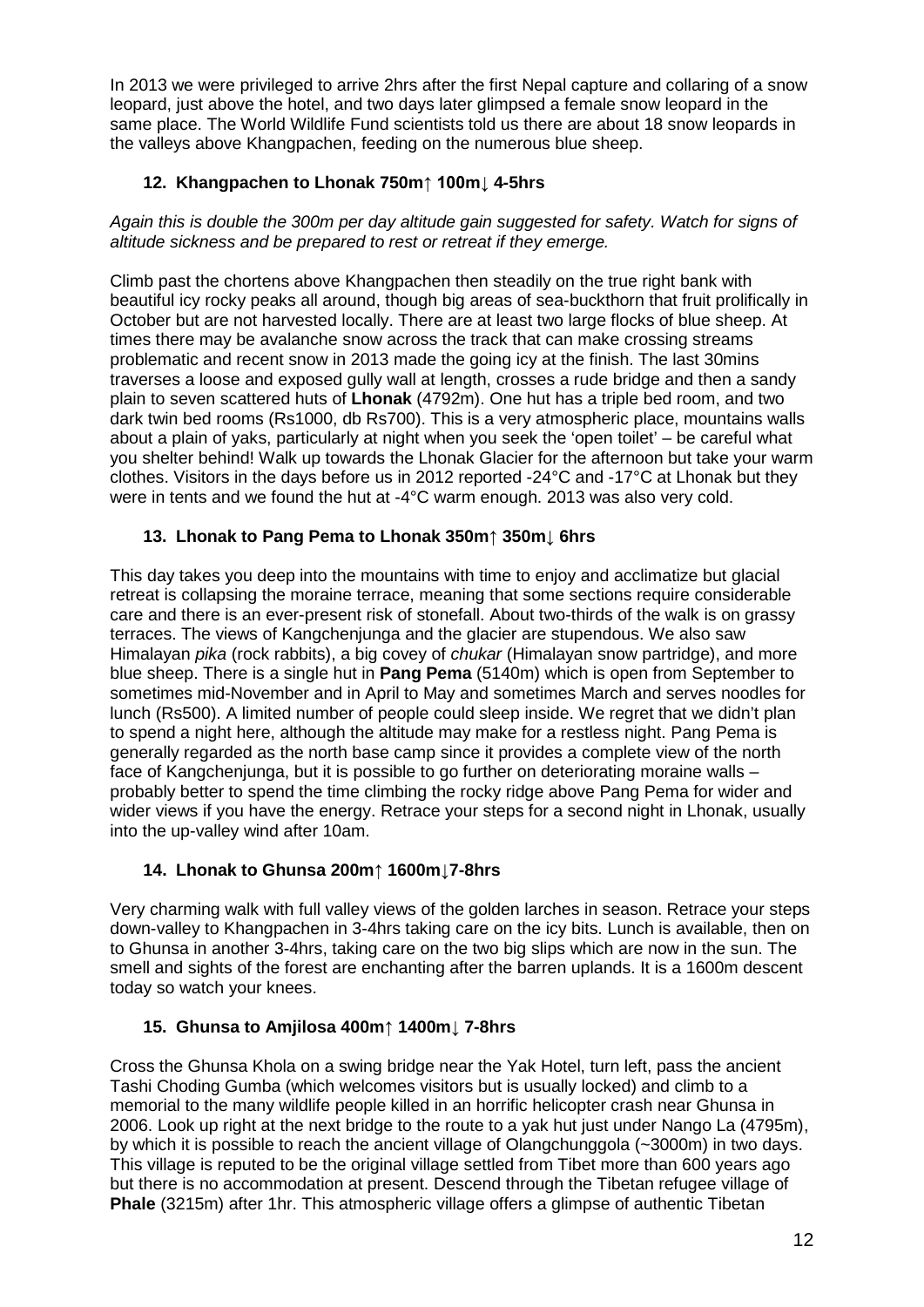culture with two active *gompas*, carpet-weaving and traditional lifestyle. In 2013 coming upvalley we stayed at the friendly \*\*Kangchenjunga Folay Hotel (Rs500, db Rs300) and there are at least two other good homestays with private rooms. People were very welcoming.

It is pleasant day dominated by the awesome river and beautiful silver pines, blue spruce, rhododendrons and autumn larches. Two short steep climbs separated by a bridge bring you to **Gyabla** (2725m, Gyabru) for lunch. There's a 9-bed expensive guesthouse and camping. Make a very messy steep descent into thick bamboo forest, dark as night but reputed to harbour red pandas. Black bears have been sighted in broad daylight across the river. The stony track goes up and down in bamboo until a small farmhouse at 1.5hrs where we got lovely fresh *dahi* (yoghurt) and boiled potatoes, followed by a steep 45mins climb and traverse on a narrow exposed track until finally **Amjilosa** (2400m) is sighted across a large slip. There's a good \*\*lodge (Rs800, db Rs300) with 12 beds in 3 rooms and claims to be open all year. No Snickers/Mars, toilet paper, phone or electricity. A common vegetable on both sides of Kangchenjunga at this altitude is the *tutsi karela*, a sort of small bitter gourd that grows on vines and features in most meals.

## **16. Amjilosa to Thiwa 200m↑ 1400m↓ 7-8hrs**

A beautiful day's walking with many bridges. The track is close to the Ghunsa Khola and is being steadily improved with newly-laid slabs in good order. Cross a bridge to the true left and at a big cave look across the river to see monkeys. Shortly thereafter cross to the true right on a new bridge. Eventually cross a new bridge to the true left again, pass a slip and cross again to the true right. After 30mins reach pass one lodge then reach the basic Hotel Handurung (5-6 beds) just downriver from the invisible **Sekathum** (1650m) for lunch (db Rs200 but it took more than 2hrs), or climb 150m to **Lelep** (1650m) which is headquarters for the Kanchenjunga Conservation Area with a pleasant courtyard and excellent *dalbhat* at the Lelep Guesthouse.

There are a lot of child porters on this section, with some as young as 12 years old carrying up to 50kg. They are paid about Rs2000 per day and have expenses of about Rs600-700, so earn about Rs1400 in a region where a good daily wage is Rs400.

A long swing bridge crosses the Tamor Nadi which drains the valley that contains Olangchunggola and subsumes the Ghunsa Khola. The shortcut immediately left on leaving the bridge saves the climb through Lelep but is narrow and rough in places and climbs up to rejoin the main trail through Lelep. The cliffs across the valley have native honeycombs hanging in their sheltered places. Don't cross the next swing bridge below on the left but climb up to regain the track through Lelep and continue on the true right for about 1hr. A broad stone path eventually drops to a flat and beautiful walk through rice, millet and buckwheat fields interspersed with cardamom plantations. Much of the track is in welcome shade. Cross to the true left at **Tapethok** (1322m) with a Kangchenjunga Conservation Area checkpost for those entering but not for those leaving the area. Turn right, sidle the river and eventually cross a landslip of truly immense boulders. In 30mins suddenly arrive in busy civilised **Thiwa** (1185m, Chiruwa 'corner') with pretty thatched houses, well-stocked shops and ISD/STD phones. \*\*Hotel Tamang (Rs500, db Rs250) and \*\*Hotel Kangchenjunga vie for your custom opposite each other, with verandahs overlooking the main track.

# **17. Thiwa to Lingkhim 300m↑ 3-4hrs**

*Our choice here was to take the upper trail towards Suketar rather than continue down the Tamor Nadi to Mitlung and climb up to Suketar. Either way would work and maybe the lower track is more straightforward and the guesthouse at Mitlung is one of the best on the entire trail (see north-to-south day 1)- an alternative exit to Taplejung described below takes advantage of that.* 

*If you intend to exit via Basantpur or Tumlingtar then you would continue south on the river at this point.*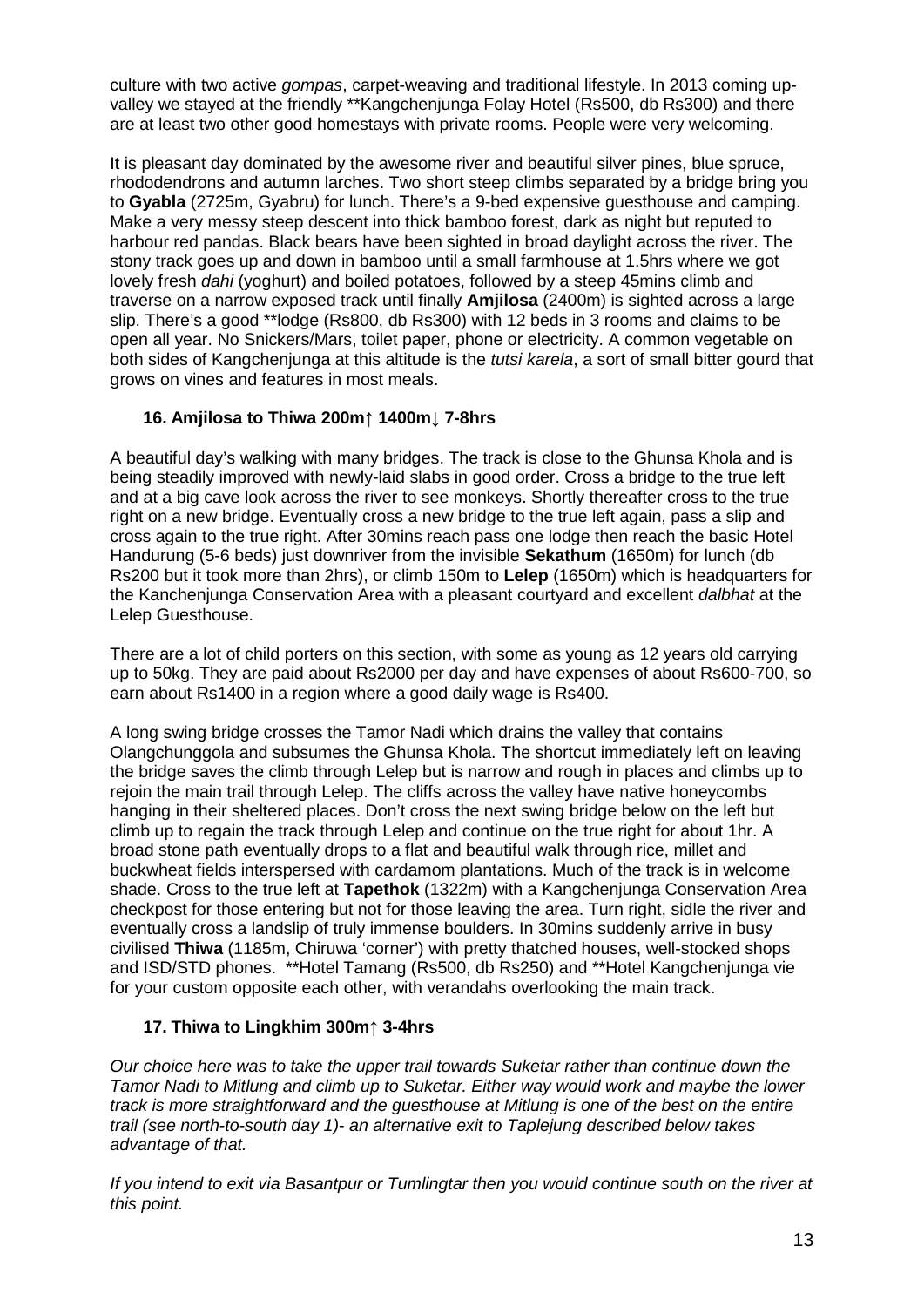Walk south below Thiwa for 45mins to a swing bridge and immediately afterwards turn off the main trail and climb steeply for 30mins to a new tractor road. Follow this new road to the south, always looking for the shortcuts to cut off long zigzags. **Lingkhim** (1460m; Lingkham) is reached after only 3.5hrs but is easy to miss as it is a spread-out hamlet. A school above the road is the sign you have arrived, with the sole guest house a little further on. This is on the outside of a zigzag, so if you shortcut that particular zigzag then you will miss it. This is important because if you fail to find this accommodation there is no other between Lingkhim and Suketar at this stage, although building suggests the situation is changing rapidly.

### **18. Lingkhim to Suketar 950m↑ 5-6hrs**

*We actually walked all the way to Suketar on Day 17, which was rather long, because we missed the guesthouse! Note that the track shown on the map is not the new road route described here.*

Follow the tractor road and arrive in **Mayam** (2000m) where you may score noodle soup. Afterwards, cross a swing bridge below the road and, taking numerous shortcuts steeply up to avoid zigzags, reach another new road and shops on a pass. From here, follow the road direct to **Suketar** (2420m) in about 2.5hrs, circling and descending in the last stages. You can see Taplejung ahead and below. A tractor-trailer (*gharry*) comes along this top road daily from Suketar and returns in the early evening but it is best not to rely on it. Treat it as a bonus if it happens and if you want a rough and dusty ride.

Getting out of the region is as big a challenge as getting there. Himal of Visit Himalaya Treks did a miracle cheap backloading to Biratnagar in 2012 on an English charter flight that arrived at Suketar the next day. In 2013, we used a jeep to Bhadrapur over 10hrs and then a flight to Kathmandu. Or walk to Basantpur and take a bus/flight.

### **Alternative 17. Thiwa to Mitlung, 200↑, 500↓ 4hrs**

It is possible to walk to Taplejung in one day. But keep in mind that the trail to Mitlung is at low elevation (1200m to 900m), so the air is humid and the heat may be oppressive. The steep climb after Mitlung will make you sweat even if you start in the morning.

Climb steeply uphill, then continue up and down, up and down (this is Nepal!) until you descend to some fields and soon arrive at busy Sinwa (1055m) with three lodges (Tamor Khola, Paudel, Sinwa) after 2.5hrs. Climb again over a bluff, walk down on steps and follow a road for half an hour until you arrive in **Mitlung**, 1.5hrs from Sinwa. The comfortable \*\*Mitlung Guest House is run by an experienced guide (Krishna Shrestha 9814367998), at top of village on right (Rs500, db Rs300). Sleep well on white sheets to the sound of the Tamur Nadi.

#### **Alternative 18. Mitlung to Taplejung, 950↑ 3hrs**

#### *Note that the track described here is not shown on the map.*

Leave Mitlung downriver on the main trail. Bypass an old sign (Taplejung) on your left, stay on the main trail then go left and soon start to climb steeply. After some time traverse a suspension bridge and continue to climb steeply past some houses and terraced fields. To avoid zigzags the trail makes a lot of shortcuts. Get to a tractor road at  $\sim$  1400m. The grade lessens and soon Asahangpati (~1600m, 2 hrs) is reached where Dirk had the best lunch on this trek opposite the health post. Continue on the tractor road, pass through cardamom plantations and arrive after another hour at **Taplejung** (1870m). Buses leave from the other end of town (15 mins).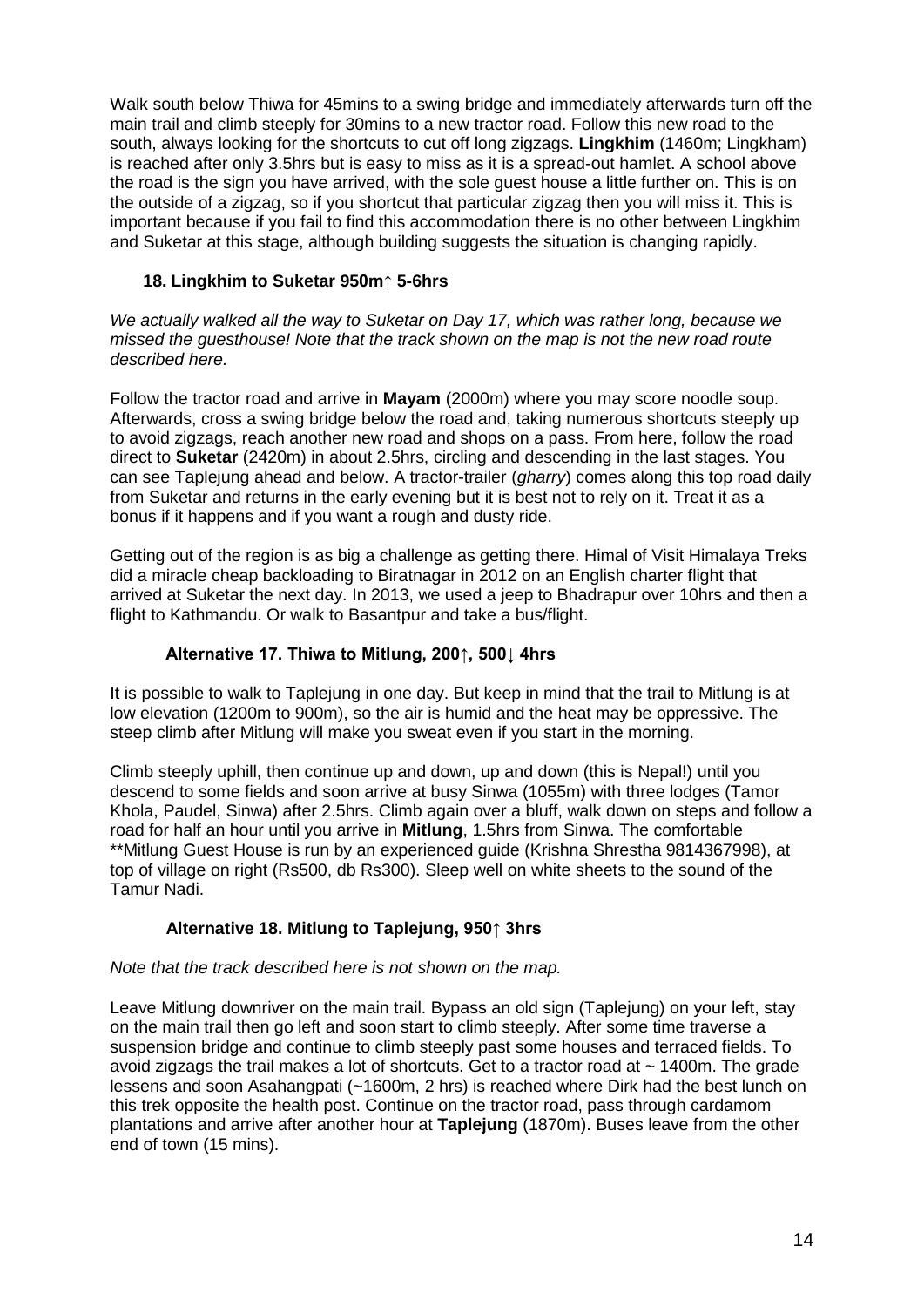# <span id="page-14-0"></span>**KANGCHENJUNGA NORTH THEN SOUTH**

| <b>Stage</b>                               | <b>Hours:minutes</b> | <b>Accommodation?</b> |
|--------------------------------------------|----------------------|-----------------------|
| 1 Dobhan-Mitlung                           | 5:00                 | Yes                   |
| Alternative 1A. Taplejung to Mitlung,      | 2:30                 | Yes                   |
| Alternative 1B. Suketar - Lingkhim - Thiwa | 7:30                 | Yes                   |
| 2 Mitlung-Sinwa                            | 1:45                 | Yes                   |
| Sinwa-Thiwa                                | 3:15                 | Yes                   |
| 3 Thiwa-Lelep                              | 3:15                 | Yes                   |
| Lelep-Amjilosa                             | 4:15                 | Yes                   |
| 4 Amjilosa-Gyabla                          | 3:15                 | Yes                   |
| Gyabla-Phale                               | 2:50                 | Yes                   |
| 5 Phale-Ghunsa                             | 1:00                 | Yes                   |
| 6 Ghunsa-Khangpachen                       | 4:00                 | Yes                   |
| 7 Khangpachen-Lhonak                       | 4:00                 | Yes                   |
| 8 Lhonak-Pang Pema                         | 3:15                 | Maybe                 |
| Pang Pema-Lhonak                           | 2:40                 | Yes                   |
| 9 Lhonak-Khangpachen                       | 2:25                 | Yes                   |
| Khangpachen-Ghunsa                         | 3:30                 | Yes                   |
| 10 Ghunsa-Selele Camp                      | 3:30                 | Yes                   |
| 11 Selele Camp-Mirgin La                   | 1:30                 | <b>No</b>             |
| Mirgin La-Misisay La                       | 1:15                 | $\overline{N}$        |
| Misisay La-Sele La                         | 1:00                 | $\overline{N}$        |
| Sele La-Cheram                             | 1:30                 | $\overline{Yes}$      |
| 12 Cheram - Ramchaur                       | 2:40                 | $\overline{Y}$ es     |
| 13 Ramchaur - Okhordung                    | 1:30                 | $\overline{N}$        |
| Okhordung - Cheram                         | 3:00                 | Yes                   |
| <b>14 Cheram-Tortong</b>                   | 3:00                 | Yes                   |
| 15 Tortong-Lasiya Bhanjyang                | 3:00                 | Maybe                 |
| Lasiya Bhanjyang-(junction)                | 1:20                 | $\overline{N}$        |
| (junction)-Sherpagaon OR                   | 2:10                 | Yes                   |
| (junction)-Yamphudin                       | 3:30                 | Yes                   |
| 16 Sherpagaon-Mamanke                      | 3:40                 | $\overline{Yes}$      |
| Mamanke-Phungphung Danda                   | 1:30                 | Yes                   |
| 17 Phungphung Danda-Khesewa                | 3:45                 | Yes                   |
| Khesewa-Kande Bhanjyang                    | 0:30                 | $\overline{Y}$ es     |
| Kande Bhanjyang-Kunjari                    | 1:00                 | Yes                   |
| Kunjari-Simbu                              | 1:00                 | $\overline{Yes}$      |
| 18 Simbu-Lali Kharka                       | 2:00                 | $\overline{Y}$ es     |
| Lali Kharka-Deurali                        | 1:30                 | <b>No</b>             |
| Deurali-Suketar                            | 1:00                 | Yes                   |

## **1. Dobhan to Mitlung 300m↑ 100m↓ 5hrs**

Cross the Tamor Nadi (Tamur River) on a swing bridge, immediately turn left on a tractor road then after 15-20mins drop to the river on an unlikely loose track to find paddy tracks upriver. Cross to bustling **Handrung** (700m) after 30mins.Those bales of cardamom the porters are carrying are worth about \$US1000 each. An alternative is to stay on the true right from Dobhan to Handrung – there are footings in for a vehicle bridge and road construction has started on the true right. From Handrung, head up-river on a new road and after about 500m drop onto tiny paddy tracks for 2hrs through rice harvesting, threshing and haystack building at this season. Enter a horror stretch of jungly rockfall, the track scarcely visible in the tall grasses, very up and down and sometimes very muddy through cardamom plantations, emerging into rice paddies after 2hrs. Drop and climb steeply to a welcome house and from here it is less than 30mins to the quiet string of white and ochre Chhetri houses of **Mitlung** (900m) with a avenue of frangipani trees. Just before the village join a broad trail and turn left. The track from the right comes down from Taplejung. The very comfortable \*\*Mitlung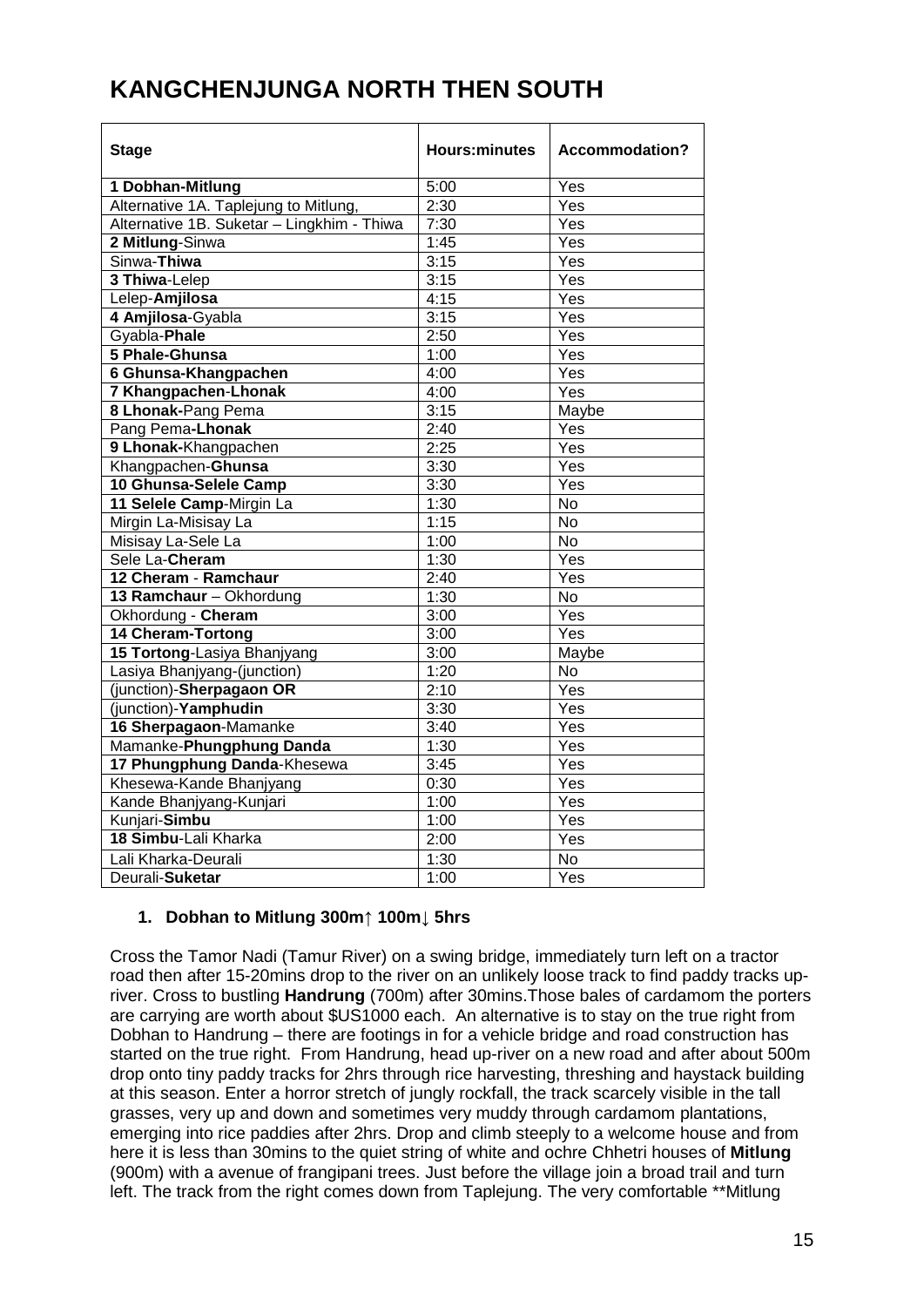Guest House is run by an experienced guide (Krishna Shrestha 9814367998), at top of village on left (Rs500, db Rs300). Sleep well on white sheets to the sound of the Tamur Nadi.

# **Alternative 1A. Taplejung to Mitlung, 950m↓ 2.5hrs**

### *Note that the track described here is not shown on the map.*

If you arrive early in Taplejung you may walk down to Mitlung in the afternoon. If you start early in the morning it is also possible to walk to Thiwa in one day.

Start at the north eastern end of Taplejung and follow a tractor road through cardamom plantations to Asahangpati (~1550m, 45mins). Continue on the tractor road until a steep descent starts at ~1400m. The trail makes a lot of shortcuts to avoid zigzags and drops through terraced fields and scattered houses. Cross a suspension bridge and continue the steep descent to arrive at Mitlung, 1.5 hrs

## **Alternative 1B. Suketar – Lingkhim - Thiwa 1250m↓ 7.5hrs**

After arriving in Taplejung take a jeep to Suketar and stay there for the night. \*\*Hotel Everest View (Rs700, db Rs300) adjoins the airstrip. Follow the description of days 17 and 18 of the south-to-north text in reverse. You should get to Lingkhim in about 4 hrs and to Thiwa in another 3 hrs. This alternative saves you the lower trail from Mitlung to Thiwa, so the air will be less humid and the heat less oppressive. It is possible to walk from Suketar to Thiwa in one day.

## **2. Mitlung to Thiwa 500m↑ 200m↓ 5hrs**

Follow road for 30mins then climb on steps over a bluff for 75mins, and down to busy **Sinwa** (1055m) with three lodges (Tamor Khola, Paudel, Sinwa). After a total of 3hrs we found an isolated farmhouse with views down the wild Tamor valley. Lunch included ginger *dal*, fat brown local rice and the inevitable *saag.* Continue up and down, up and down (this is Nepal!), heading for the obvious right hand skyline ridge, at the base of which lies the pretty thatched village set in a huge rockfall of **Thiwa** (1200m, Chirwa, Chiruwa 'corner') after 1.5hrs. 45mins before Thiwa is a swing bridge from whose southern end a track climbs to Lingkhim (1466m) and thence to Suketar (2420m) if you choose to exit this way. \*\*Hotel Tamang (Rs500, db Rs250) and \*\*Hotel Kangchenjunga vie for your custom opposite each other, with verandahs overlooking the main track.

## **3. Thiwa to Amjilosa 1400m↑ 200m↓ 7-8hrs**

This is a day of bridges from large to very informal, with some steep up and down. After 15mins take the lower river track and after 1hr cross a wooden swing bridge on a side stream, then after another 1hr cross the Tamor Nadi to the true right on a swing bridge at **Tapethok** (1322m, Taplethok). There is checkpost for those entering but not for those leaving the area. The track for several hours is now on well-laid flagstones, walking through lovely cardamom groves in the early morning shade with the river roaring below as you climb over a bluff for 1hr. There's a welcome teashop with bananas to reward you. Make a final short climb into **Lelep** (1650m) which is headquarters for the Kanchenjunga Conservation Area with a pleasant courtyard and excellent *dalbhat* at the Lelep Guesthouse. Continue through the houses and take the middle path in a bamboo grove to drop about 150m and cross the Tamor Nadi for the last time on a long swing bridge to Hotel Handurung in 15mins. The village of **Sekathum** (1650m) is to the left but not visible and the remote Tibetan village of Olangchunggola (Walungchungkhola) is further up the same valley. Rather than the final climb to Lelep you can bypass it and go direct to Hotel Handurung but may not find it open for lunch. 10mins further on there is another lodge.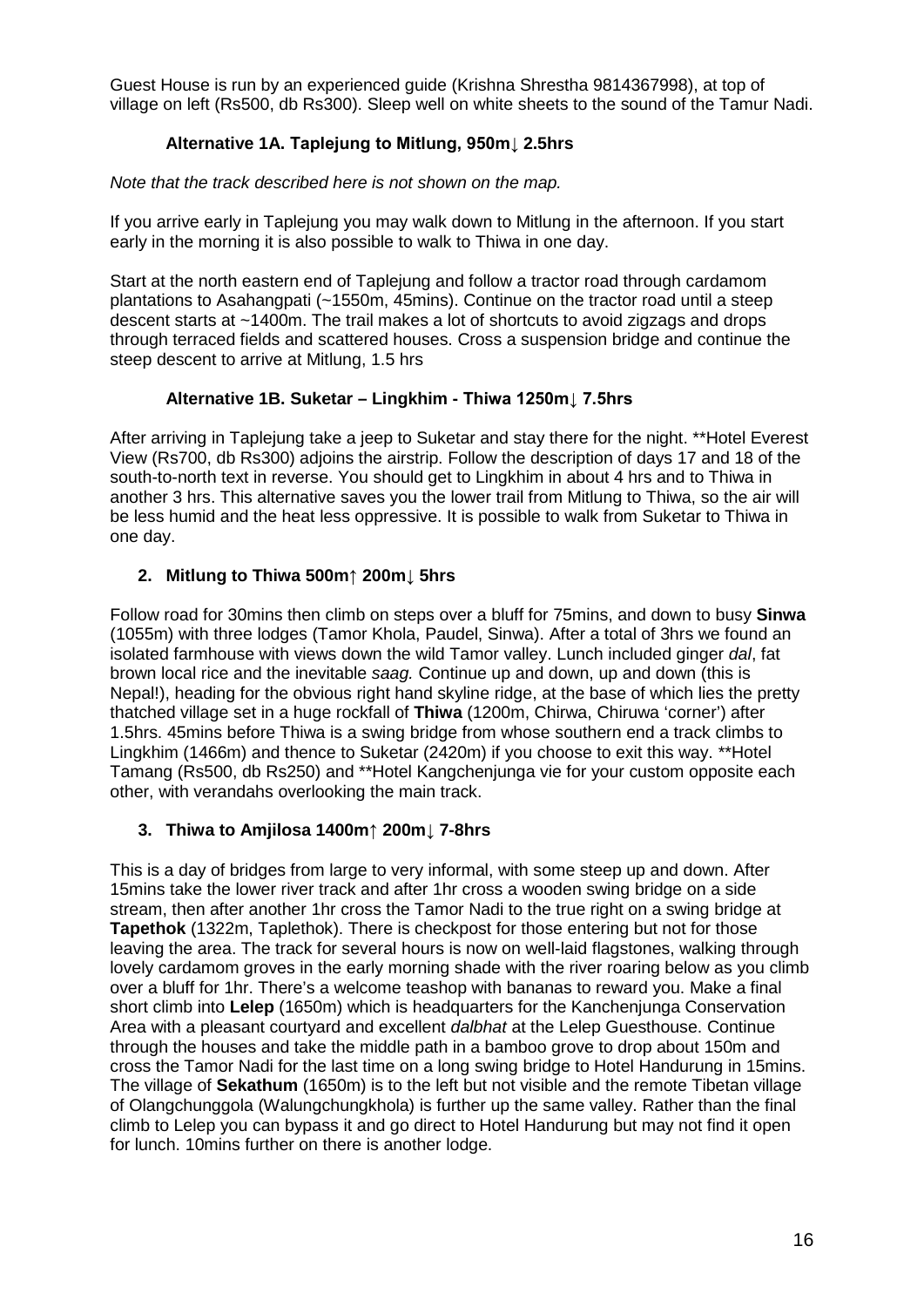From here upwards the track follows the Ghunsa Khola, draining from the Kangchenjunga and Kumbhakarna (Jannu) glaciers and the major tributary of the Tamor Nadi. Turn right onto a rough riverside track just after the hotel. After 15mins don't take the wooden swing bridge but 10mins later take the metal swing bridge to the true left then 10mins later cross back to the true right. 15mins after the bridge climb up, still on flagstones, past bluffs where we sighted two musk deer right on the track. After 1hr, cross to the true left – we sighted monkeys on the true right above the bridge. There's another 1hr of up and down including some exciting riverside trails and informal bridges before the last bridge of the day crosses to the true right and climbs steeply for 400m in 1hr, traversing right over several ridges to **Amjilosa** (2400m). The \*\*lodge is the third building with comfortable 12 beds in 3 rooms and Tibetan hospitality (Rs800, db Rs300). It claims to be open year-round. A common vegetable on both sides of Kangchenjunga at this altitude is the *tutsi karela*, a sort of small bitter gourd that grows on vines and features in most meals.

## **4. Amjilosa to Phale 1200m↑ 400m↓ 6hrs**

This is a day of waterfalls. Sidle the huge visible slip with some exposure and climb further to round a bluff, then descend up and down across rockfalls set in dense bamboo to arrive at a teahouse after 1.5hrs. Look out all day for the red pandas reputed to be in this area. After 1hr cross a substantial wooden bridge near the third waterfall, 20mins to another wooden bridge and the fourth waterfall, then climb steeply 30mins in a nasty wet gully to arrive in **Gyabla** (2725m) with 9-bed lodge and expensive Rs500 *dalbhat*.

Descend to the roaring river confined by cliffs and continue up and down on a rocky path. Black bears have been sighted in broad daylight across the river. After about 2hrs arrive at a pleasant sandy beach then climb, cross a slip then an extensive slip and exit at the top of a third slip onto a terrace of yak pastures. It is a very pleasant walk through juniper and rhododendrons to the Tibetan refugee village of **Phale** (3125m) about 1hr above the beach. While it is only another hour to the food, shops and bathing delights of Ghunsa, this atmospheric village offers a glimpse of authentic Tibetan culture with two active *gompas*, carpet-weaving and traditional lifestyle. We stayed at the friendly \*\*Kangchenjunga Folay Hotel (Rs500, db Rs300) and there are at least two other good homestays with private rooms. People were very welcoming. It is possible to continue to Ghunsa the next day early enough to do washing and take a rest day, particularly as the sun is in Ghunsa only from 10am-4pm, a much shorter day than in Phale. Many people in Ghunsa have a house in Phale for the winter.

#### **5. Phale to Ghunsa 200m↑ 1hr**

A very pleasant walk through pines, rhododendrons and the deciduous larches for which this area is famous, although most have lost their colour and needles by the end of November. Look up left after the next bridge to the route to a yak hut just under Nango La (4795m), by which it is possible to reach the ancient village of Olangchunggola (~3000m) in two days. This village is reputed to be the original village settled from Tibet more than 600 years ago but there is no accommodation at present. Later there is a memorial to the many wildlife people killed in an horrific helicopter crash near Ghunsa in 2006. Pass the ancient Tashi Choding Gumba (which welcomes visitors but is usually locked) before crossing a swing bridge into **Ghunsa** (3415m).

The Ghunsa houses are charming, with rocks holding down shingles on roofs, dark weathered pine walls, a forest of prayer flags and juniper burning in the morning. Yaks, dogs, goats and chickens roam the main street. Fresh milk and *dahi* (yoghurt) may be obtained in season. Ghunsa can be busy with people coming and going all the time, but in the last 10 days of walking in 2012 we met only 23 'teahouse trekkers' in total, in 8 groups. There were also 6 large camping groups. In 2013, being later, we met only one German and five Russians although there had been many more just weeks earlier.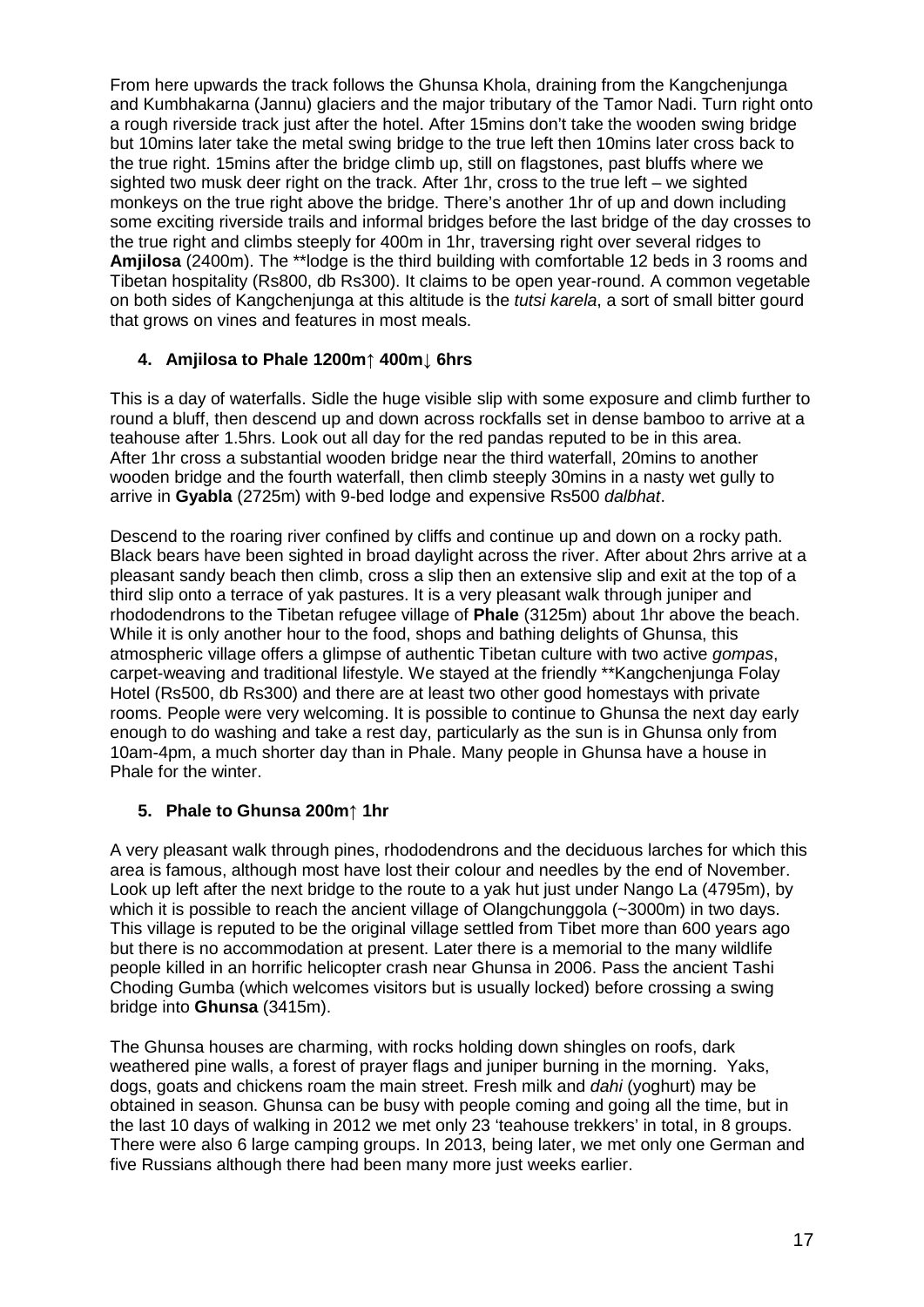In order from the bottom of Ghunsa, there is the Snowline Lodge (R), Kangchenjunga Guest House (L), Selele Guest House (L), Sherpa Guest House (L), Ghunsa Guest House (L), Yak Hotel (L down lane), Peaceful Guesthouse (R), and another closed lodge (R). In 2012 we chose the \*\*Peaceful Guesthouse (Rs250 single, Rs500 double/triple, db Rs400) with a lovely family and a warm bucket shower. In 2013 we stayed at the \*\*Kangchenjunga Guesthouse (Rs500, db Rs500) and were very comfortable with a good toilet, shower, food and family. Phones are available, as well as reliable hydroelectricity and several well-stocked shops.

In 2012 we took a rest day here the next day to wash clothes, and by afternoon it was snowing.

### **6. Ghunsa to Khangpachen 850m↑ 100m↓ 4hrs**

*Most people can climb to 3000m without getting altitude sickness, but the altitude gain this day is double the 300m per day suggested for safety. Watch for signs of altitude sickness and be prepared to rest or retreat if they emerge. Consider using Diamox and remember that there are no clinics or easy communications in case of trouble. You may want to spend a rest day in Khangpachen - see side trip notes below.*

Take the obvious track up through Ghunsa and cross a bridge, icy in the mornings. The autumn larches above are like sunlight along the Ghunsa Khola in October-November, one of the highlights of many visits to Nepal. Gentle pleasant walking through larch, rhododendron, silver pine and cedar forest, with yaks coming down loaded with potatoes and the valley ahead blocked by the huge Jannu terminal moraine. After 2.5-3hrs cross a cantilever bridge to the true right, circle two big slips with significant rockfall danger and striking views of Jannu (7711m, Kumbakarna) and climb steeply. Then stop and admire the best views of Jannu! Traverse and eventually cross a small stream into **Khangpachen** (4145m; Khambachen) with about 10 stone houses. The \*\*Kangchenjunga White House run by welcoming Norbu Sherpa (Rs500 double, RS600 triple, db Rs595) has now 7 rooms with 16 beds, excellent food and is open September-October and maybe November depending on season, and April-May and maybe March depending on season. Call Norbu at +977.993242319 (Ghunsa) 993244578 or 993244579 (Khangpachen). Other places cater only to camping groups. The valley northwest up the Nupcha Khola calls out for an afternoon ramble.

In 2013 we were privileged to arrive 2hrs after the first Nepal capture and collaring of a snow leopard, just above the hotel, and two days later glimpsed a female snow leopard in the same place. The World Wildlife Fund scientists told us there are about 18 snow leopards in the valleys above Khangpachen, feeding on the numerous blue sheep.

An interesting side trip for a Khangpachen rest day will bring you closer to Jannu. Check in Khangpachen for the current location of a seasonal bridge over the Ghunsa Khola. Cross the meadow after the bridge and walk uphill on a trail to the northern side of the Kumbakharna (Jannu) Glacier. After about 2.5hrs reach a shrine (~ 4650m) marked by many prayer flags, bells, tridents, letters and other objects of worship. Rest and enjoy the view of Jannu and its neighbours. It is possible to continue for at least another hour but the ground is prone to landslides. Return to Khangpachen in about 2hrs. Elevation gain and loss is about 600m.

## **7. Khangpachen to Lhonak 750m↑ 100m↓ 4.5hrs**

*Again this is double the 300m per day altitude gain suggested for safety. Watch for signs of altitude sickness and be prepared to rest or retreat if they emerge.*

Climb past the chortens above Khangpachen then steadily on the true right bank with beautiful icy rocky peaks all around, though big areas of sea-buckthorn that fruit prolifically in October but are not harvested locally. There are at least two large flocks of blue sheep. At times there may be avalanche snow across the track that can make crossing streams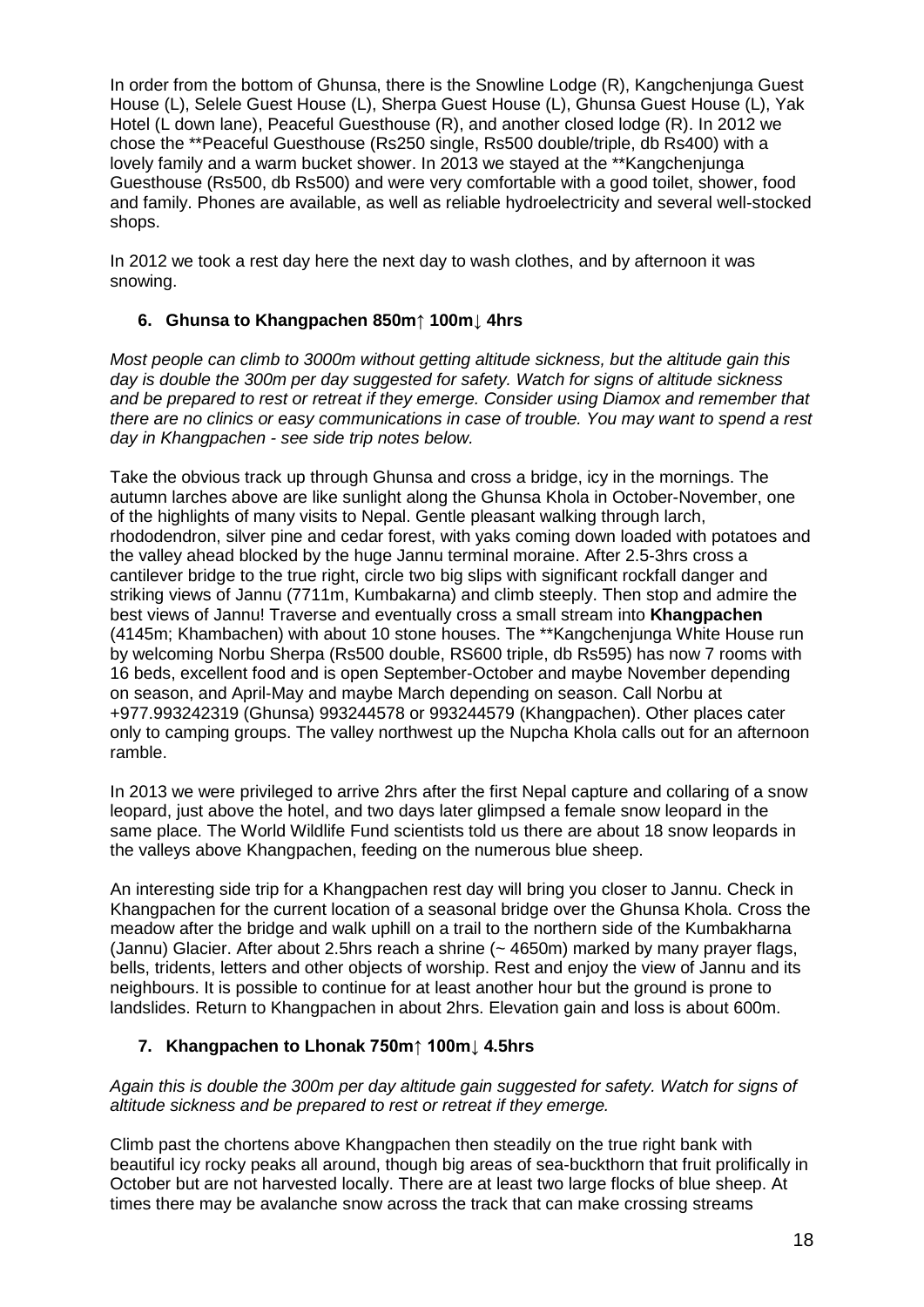problematic and recent snow in 2013 made the going icy at the finish. The last 30mins traverses a loose and exposed gully wall at length, crosses a rude bridge and then a sandy plain to seven scattered huts of **Lhonak** (4792m). One hut has a triple bed room, and two dark twin bed rooms (Rs1000, db Rs700). This is a very atmospheric place, mountains walls about a plain of yaks, particularly at night when you seek the 'open toilet' – be careful what you shelter behind! Walk up towards the Lhonak Glacier for the afternoon but take your warm clothes. Visitors in the days before us in 2012 reported -24°C and -17°C at Lhonak but they were in tents and we found the hut at -4°C warm enough. 2013 was also very cold.

# **8. Lhonak to Pang Pema to Lhonak 350m↑ 350m↓ 6hrs**

This day takes you deep into the mountains with time to enjoy and acclimatize but glacial retreat is collapsing the moraine terrace, meaning that some sections require considerable care and there is an ever-present risk of stonefall. About two-thirds of the walk is on grassy terraces. The views of Kangchenjunga and the glacier are stupendous. We also saw Himalayan *pika* (rock rabbits), a big covey of *chukar* (Himalayan snow partridge), and more blue sheep. There is a single hut in **Pang Pema** (5140m) which is open from September to sometimes mid-November and in April to May and sometimes March and serves noodles for lunch (Rs500). A limited number of people could sleep inside. We regret that we didn't plan to spend a night here, although the altitude may make for a restless night. Pang Pema is generally regarded as the north base camp since it provides a complete view of the north face of Kangchenjunga, but it is possible to go further on deteriorating moraine walls – probably better to spend the time climbing the rocky ridge above Pang Pema for wider and wider views if you have the energy. Retrace your steps for a second night in Lhonak, usually into the up-valley wind after 10am.

# **9. Lhonak to Ghunsa 200m↑ 1600m↓ 7-8hrs**

Very charming walk with full valley views of the golden larches in season. Retrace your steps down-valley to Khangpachen in 3-4hrs taking care on the icy bits. Lunch is available, then on to Ghunsa in another 3-4hrs, taking care on the two big slips which are now in the sun. The smell and sights of the forest are enchanting after the barren uplands. It is a 1600m descent today so watch your knees.

## **10. Ghunsa to Selele Camp 800m↑ 100m↓ 3.5-4hrs**

This day and the next connect the north side of Kangchenjunga to the south side via a superb traverse smelling overwhelmingly, at altitude in autumn, of the honey-cinnamon of dwarf rhododendron. The traverse is remote and exposed to weather so consider a rest day in Ghunsa if the weather may spoil the views.

Climb past the hydroelectricity station below Ghunsa and cross the Yamatori Khola to a sunny meadow, on the other side of which the track climbs on a beautiful rhododendron ridge for 1.5-2hrs to a viewpoint (known locally as Tama La) of Phale, Nango (Nangba) La which leads to Olangchunggola, and the terminal moraine under Jannu. Leaving the trees, circle on a very rocky track with mounting views. After another 1.5-2hrs take the short steep climb to Selele La with its pile of stones and prayer flags. Lie in the sun and soak up the views, then in 30mins through rockfalls arrive in \*\***Selele Camp** (4130m, Mani Bhuk) with 4 rooms and a total of 12 beds and the clearest stream running through the rocks on the flat (Rs1000 db Rs600). There is still no toilet so be careful of surprises behind the many rocks. This is a profoundly beautiful place, particularly towards evening as the valley clouds rise from below. The camp had been closed towards the very end of November but we arranged for Pasang to come up from Ghunsa and open it for us and cook for a small extra fee. Usually it is open September-November and March-May inclusive. If near the start or end of the seasons, ring Dawa and Pasang Sherpa in Ghunsa +977.994232334 and check.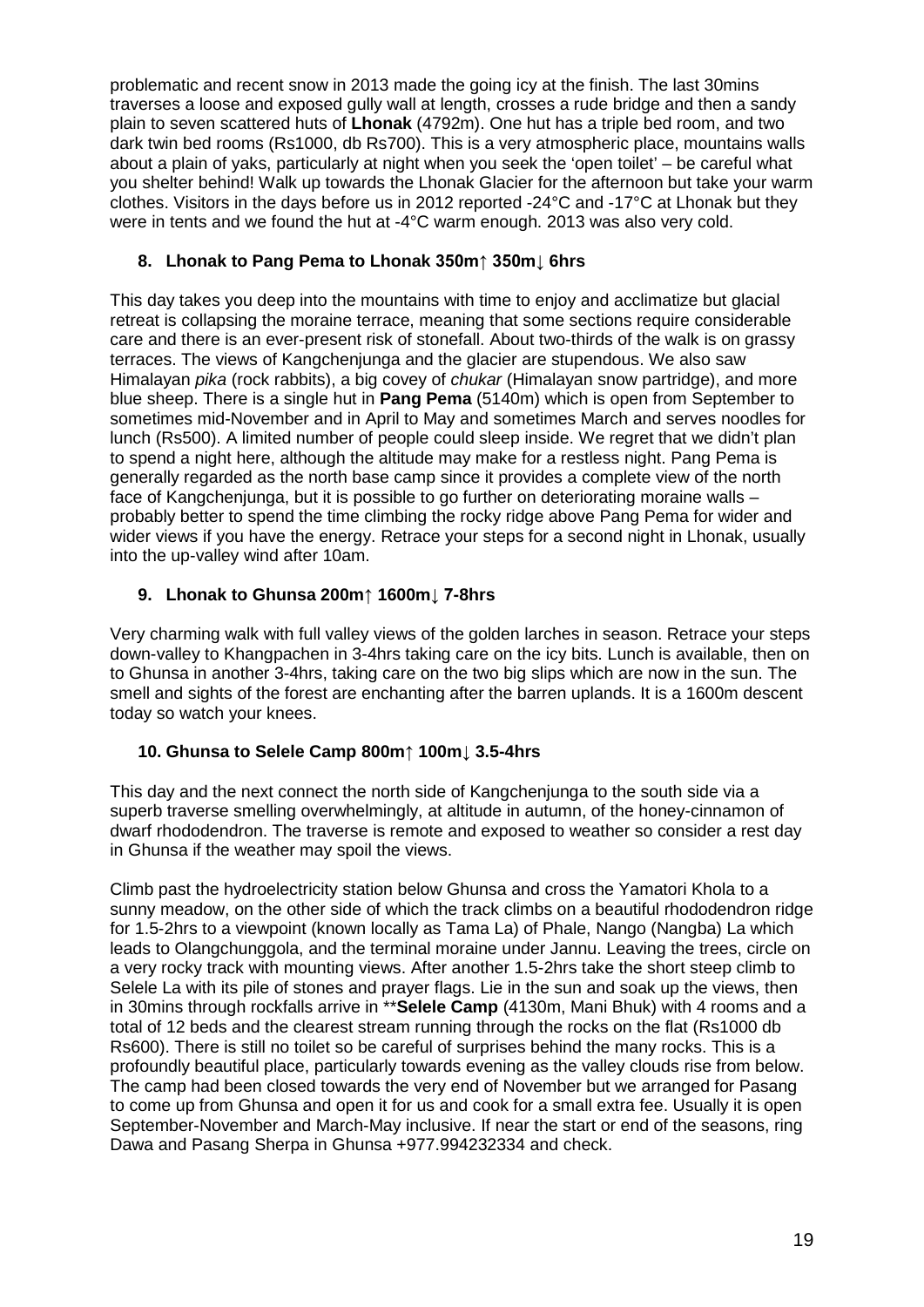#### **11. Selele Camp to Cheram 850↑ 1100m↓ 4.5-5.5hrs**

The sun arrives about 8.30am in winter. Steady climbing up valley, largely through silent boulders with the stream deep in the rockfall and mounting views. Late snowfall can remain on north-facing slopes, making icy the ascent to the windy prayer flagged notch of **Mirgin La** (4645m) in about 1.5hrs. The views of Jannu from here are as good as any available, together with Makalu, the long ridge of Chamlang and even a glimpse of Everest. From here, traverse two obvious watersheds on fallen rock, up and down noting Lion Rock on the ridge above and finally climb to a second pass with flags and stones after 1hr 15mins. People from Ghunsa call this the **Misisay La** (4645m, Sinelapche Bhanjyang on map) after the death 20 years ago of a Tibetan and two yaks at this point. Just after this pass a track drops steeply right past two blue lakes (Anda Pokhari) to Anda Phedi where there is now a lodge. Near here you can refill your waterbottle from the only flowing stream we saw. Keep traversing left with growing views down valley where it is possible to make out the huge slip near Lasiya Bhanjyang. After 1hr a steep climb reaches the *chorten* and prayer flags of **Sele La** (4720m) and spectacular views of the Kabrus, Rathong, Kokthang, Khang La and the Yalung Glacier. The best view is 15 mins below the pass and also includes a part of Kangchenjunga.

Scramble down 30mins on loose rocks to a sacred lake then past a second sacred lake and a long long way down reach welcome **Cheram** (3868m, Tseram) in 1hr. Cheram is a crossroads with new lodges still being built. In 2012 there were two lodges open with 6-7 rooms and another big new lodge not yet open, plus about 100 people in four separate tent encampments. In 2012 we chose the \*\*Yalungkhang Guest House (Rs250, db Rs450). There is electricity and there are well-stocked shops. In 2013 late in the season we were grateful to find that Da Chiring (+977.993242131 in Yamphudin) had kept open his comfortable \*\*Blue Sheep Guesthouse (Rs500, db Rs 350) with 8 beds in 4 rooms, open March-May and September-November inclusive. In 2012 Cheram saw 250 teahouse trekkers; in 2013 400 teahouse trekkers total in both seasons.

The naming of passes on the traverse from the sides of Kangchenjunga appears to depend on whether people come from Yamphudin or Ghunsa, not helped by the fact the historical names were sometimes wildly applied to totally wrong places (eg Hooker referred to Mirgin La as Choonjerma Pass, which actually goes into Tibet above Olangchunggola). We think we have sorted them out so email if you want details. Note that *la, deurali* and *bhanjyang* all mean pass or saddle in broad terms.

## **12. Cheram to Ramchaur 750m↑ 2-3hrs**

Ramchaur is getting crowded in season and has only 3 rooms with 2 beds in each plus 10 on the floor in the dining room; ask ahead if you plan to stay but whatever you do don't miss going up there, even for a round day walk which can be easily done in 5hrs.

Head up through moss-hung pines and rhododendrons with a small clear stream, climb and cross a large loose gully and climb again into the seasonal yak pasture (*kharka*) at **Yalung** (wrong 3900m on map, probably 4100m). The Decherol Monastery with 6 monks, mentioned by Chandra Das in 1881, was located here but no trace remains of it or the surrounding village although a shrine is rumoured above. There follows a beautiful series of open ablation valleys, juniper, cinnamon-scented dwarf rhododendrons and moraines and lakes with the Kabrus, Rathong and Kokthang hanging above. Care will be needed crossing the many frozen streams and seeps. Watch out for yaks, some are totally wild, and for herds of blue sheep. The hidden stone lodge of **Ramchaur** (4610m; Ramche) is beautifully located and open March-May and September-November but ask in Cheram first at each end of these seasons. There is a reasonable shop (muesli, dried milk, Snickers/Mars). The food was excellent and the proprietor Pasang Sherpa very friendly (bed Rs300, db Rs500). Climb the nearby moraine wall for Yalung Glacier and mountain views and watch for snow pigeons. In 2012 a flock of 30 blue sheep came right to the kitchen that night for the salt found in urine from the 'open toilet' and the kitchen slops. It also snowed heavily, complete with thunder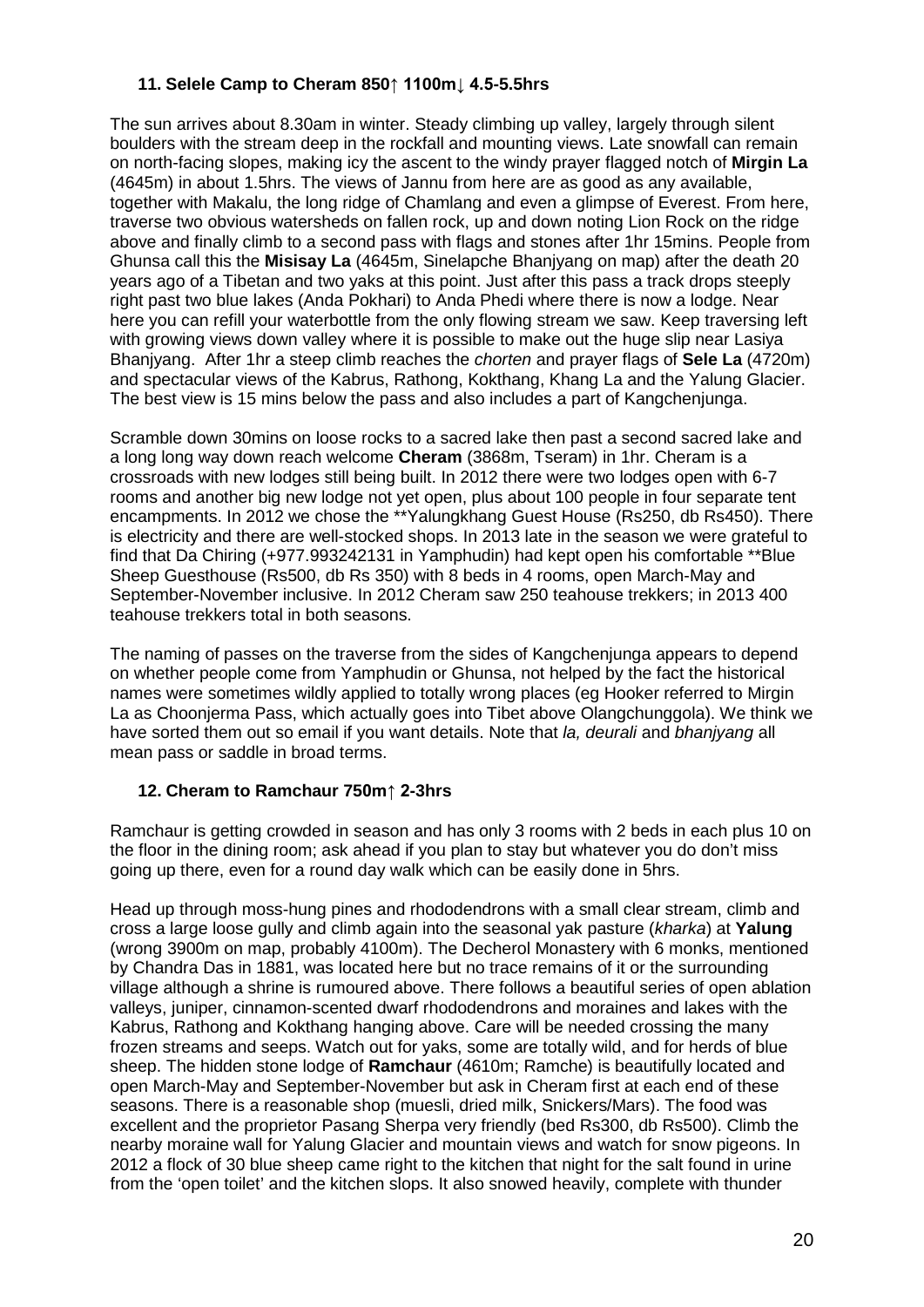and lightning, and drifted into the room through the wooden shutters. The lodge was closed in early December 2013.

### **13. Ramchaur to Okhordung to Cheram 150m↑ 900m↓ 4-5hrs**

Leave your rucksack behind but take a daypack with warm and windproof clothes for the upward leg, an easy gentle climb to a flagged cairn on a high moraine wall with views of the Yalung Glacier and the south face of Kangchenjunga, quite shapeless and foreshortened but undeniably massive. **Okhordung** (4740m, Oktang) is regarded as the base camp but the actual camp is another 2km/1hr/100m up on a track collapsing due to glacial retreat. We did not regard the extra views as worth the effort, but if you do add 2hrs to the day. Okhordung is certainly worth an hour or so soaking it up then it takes about 1hr back to Ramchaur. Pick up your bag and enjoy going downhill to civilisation at Cheram again.

### **14. Cheram to Tortong 900m↓ 3hrs**

This descent by the Simbuwa Khola is one of the most beautiful walks we have seen in Nepal: the changing sounds of the river, a huge range of rhododendrons giving way to mosshung forests with huge pines and larches, all mixed with various broadleafs turning with autumn is all very restful. In warm sun with a breeze there are few better places to be. Be careful of grazing yaks.

After 30mins there is a beflagged Buddhist and be-tridented Hindu shrine with a snake shape in the rock, north of which there is supposed to be a prohibition on the killing of animals but there was *maasu* (meat) on the menu in Cheram. After another 40mins there is a new basic lodge at Anda Phedi, but closed in December 2013. Yaks from Yamphudin are taken for grazing by the track that heads up to Anda Pokhari from here. Another 40mins finds a yak *kharka* where you might get a meal or tea. We spent a memorable night among yaks there in 2013 as Tortong was closed for the season. **Tortong** (2980m, Torontan), 1hr further down, consists of two good lodges with separate rooms, well-stocked shops with Snickers and Mars and even electricity. In common with most places on the south side of Kanchenjunga, the *dalbhat* was superb, albeit with unrequested lumps of fatty pork. These lodges may be open from September-November and sometimes February then March-May inclusive although if demand increases so too may the length of the season.

#### **15. Tortong to Sherpagaon 1100m↑ 2100m↓ 7-8hrs**

Cross the Simbuwa Khola on a bridge, traverse and climb through old forest for 1hr then start a steep ascent for 1.5hrs with zig-zags and considerable yak damage to the track as they have been taken to and from pasture. There is a huge unstable slip to the right that needs to be climbed 150m above before a bypass drops to the grassy **Lasiya Bhanjyang** (3415m; Lassi or Lamite Bhanjyang). 200m on is a *bhatti* in which you may be able to sleep on benches around the walls if it is open; the proprietor is cheerful and friendly and the location beautiful but it closes when water runs out. Climb through silver pines up the hill behind the *bhatti* for distant blue hills through ancient pines plus a view of Mt Jannu (7711m, Kumbhakarna) to the northeast. We were in streaming cloud among the ancient rhododendrons and autumnal oaks the whole time we were here in 2012 but it was closed in December 2013 as there was no water.

The track condition improves below as the yaks are taken another way, but the descending stepped track is endless and there is no water until Amji Khola. After about 1hr cross the open *kharka* of Chitre (2925m) then in 20mins there is a wooden seat *chautaara* at an important junction.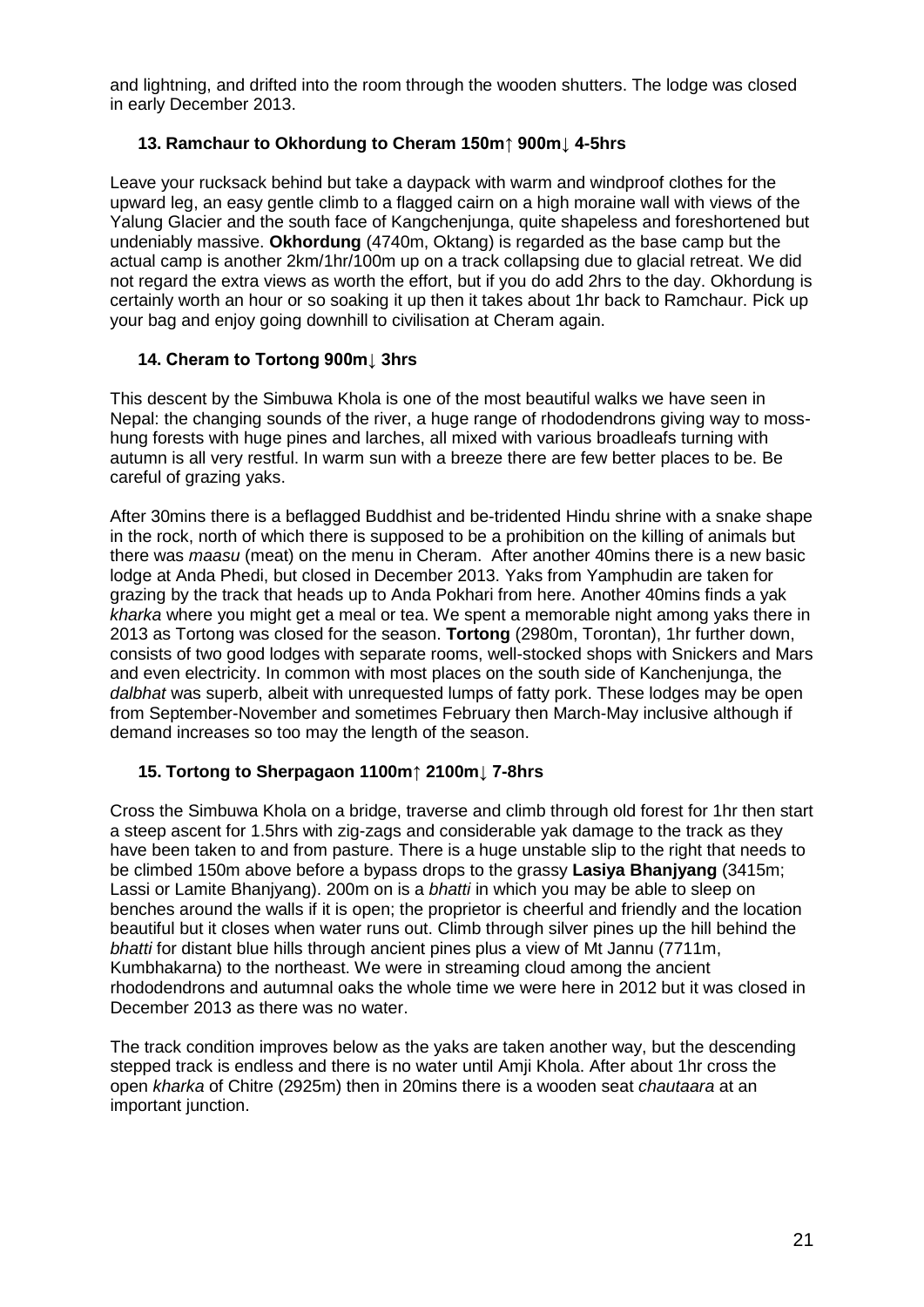For Yamphudin, which is not visible from here, go down left to a small camping site called Omje Kharka in the valley, drop through ancient rhododendrons on a muddy track to a new swing bridge across the Amji Khola at 2340m, climb over the bare saddle called **Dhupi Bhanjyang** (~2500m) visible to the south then drop to **Yamphudin** (1692m) down on the Kabeli Khola.

For Sherpagaon, which you can see on the terrace to the south, go right and drop very steeply on a narrow trail to the Amii Khola at ~1500m through pretty autumn forests. After a welcome drink there is 1.5hrs of up and down, during which we saw two deer on the lonely track, to reach the pretty village of **Sherpagaon** (2000m, upper Yamphudin) with good views. The \*\*Yamphudin Guesthouse (Rs400, db 350) has 5 rooms and 15 beds. +977.993244556; they run the Yalung Guesthouse in Cheram too. The alternative \*\*Talung Guesthouse +977.993242124 at the other end of the village has a good reputation.

Sherpagaon does not appear on most maps and is sometimes called upper Yamphudin. **Yamphudin** (1692m) is 300m below and has several comfortable lodges. In 2012 we stayed in the friendly and helpful \*\*Yellow lodge (Rs200 per bed, db Rs150 with the tastiest *bentah achar* made of tamarillo, chilli, garlic, salt and ginger). There is a TIMS and permit check here.

### **16. Sherpagaon to Phungphung Danda 650m↑ 800m↓ 4-5hrs**

This day includes crossing a grassy cliff at length with an exposed narrow trail where a misstep would be fatal. If this is a concern it is possible to go via Yamphudin and up the main trail.

Climb up past the Talung Guesthouse on a paddy trail to start a day of high traverses, dropping in and out of sharp valleys with waterfalls and forest and occasional houses. Yamphudin is visible below on the Kabeli Khola. A feature of the morning is a high, well-built but narrow track across a bare grassy and very steep face for 1hr. We found a delicious *korella dalbhat* lunch in a Limbu farmhouse just before joining the main track between Yamphudin and the pretty and neat Limbu village of **Mamanke** (1780m) which we reached after 1.5hrs. There are several teahouses with beds; tea with real milk but no coffee. Drop to a long suspension bridge over the Takshewa Khola and climb 300m to **Phungphung Danda**  (1860m, Pumphe, Pumphe Danda) in about 1.5hrs. We very much enjoyed the \*\*Phumphe Danda Teahouse (Rs400, db Rs350) with 4 beds in 2 rooms +977.9742625486, 024.680504 run by Gopi Bhattarai and his wife. The *golbheeda* (tamarillo) pickle was a winner and the *dahi* (yoghurt) was excellent. There is another lodge lower down. This is very settled and rich countryside that exudes contentment.

## **17. Phungphung Danda to Simbu 900m↑ 1100m↓ 6-7hrs**

A pleasant day, cool in the shade with deep forests and lots of waterfalls. Climb on stairs with an excellent view of Jannu, make a long traverse and drop down to a welcome shady waterfall after about 3hrs. Climb more stairs for 400m 45mins for lunch on the lawn at Delok (upper) **Khesewa** (2125m). Fresh red cardamom (*elanchai*) is harvested at this season from the ginger-like plants under shade trees, at the risk of snake-bite to the labourers. Climb onwards over saddles through hot and steamy but very prosperous hamlets growing millet, maize and rice and traverse to Gurung **Kande Bhanjyang** (2130m, Sinchebu, Sinchewa Bhanjyang) with a 5-bed homestay in 30mins. Drop steeply to **Kunjari** (1800m) in 1hr where the lodge is adding two rooms which will improve overnights. Descend on an endless ridge, cross the Phewa Khola (1430m) and climb steeply to **Simbu** (1700m) in another 45mins. The \*\*Aadamba Hotel with 4 beds and more being added was welcoming (Rs300, db Rs300) and served an unusual breakfast *khaja* (*khaana jaane*) of barley pancake with omlet. The village lights were like constellations over the silent hills at night but the roosters start at 3am.